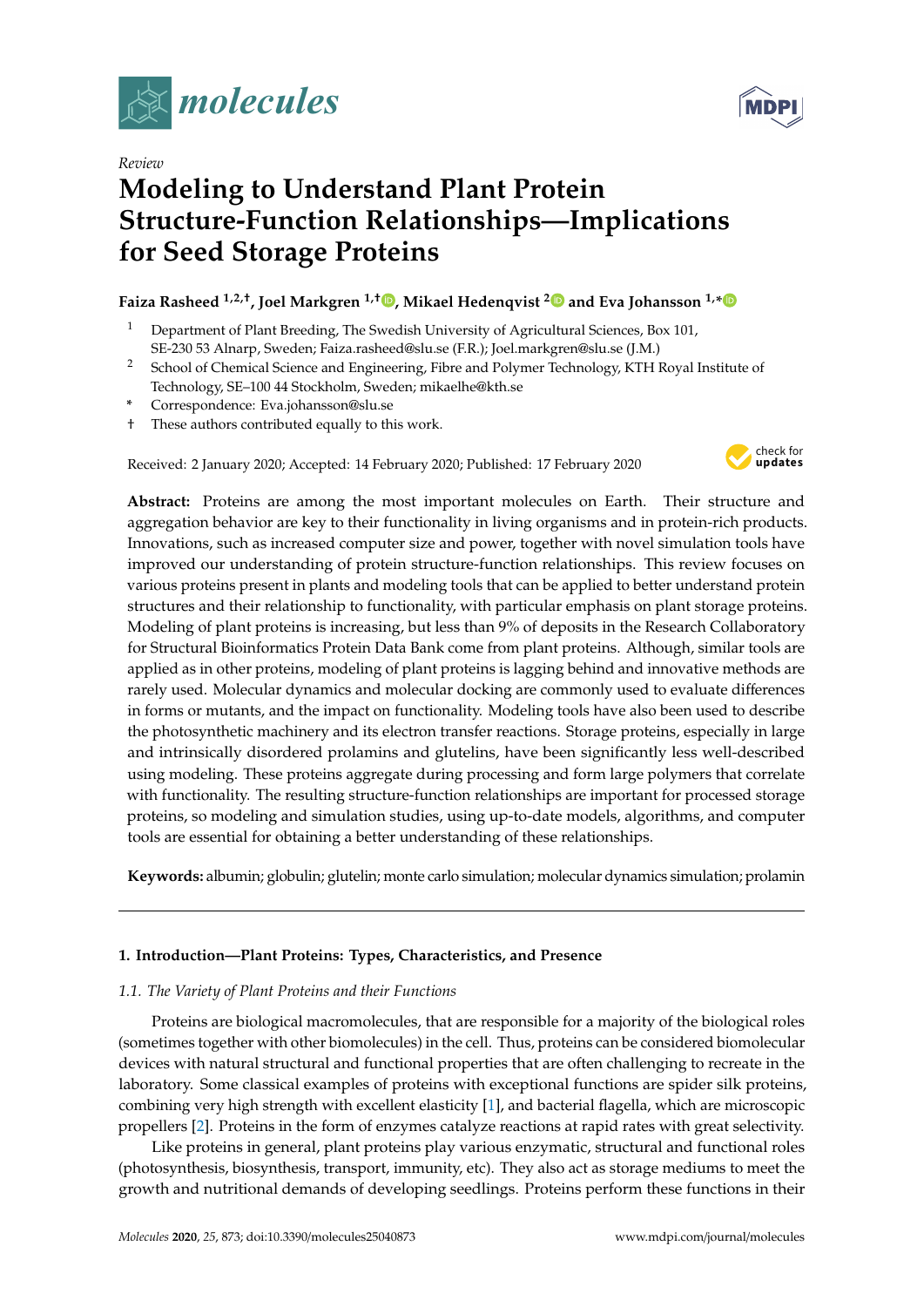composition and specific structural forms, e.g., through folding, which can range from compact and well-ordered to unfolded and intrinsically disordered.

#### *1.2. Classifications of Plant Proteins—Relationships to Seed Storage Proteins*

The first attempts to classify plant proteins were based on the extractability and solubility of these proteins, with the first systematic study performed on seed storage proteins by T.B. Osborne, applying the classification scheme suggested by the American Committee on Protein Nomenclature [\[3\]](#page-10-2). This nomenclature basically classifies proteins into three types; simple, conjugated, and derived. Proteins in all plant tissues are classified as simple proteins, which are further divided into four types [\[4\]](#page-10-3) (Table [1\)](#page-1-0). These four types of plant proteins are mainly associated with seed storage proteins and are known as albumins, globulins, prolamins and glutelins, separated based on Osborne fractionation with water, salt, alcohol, and alkali, respectively (Table [1\)](#page-1-0). Later attempts at more complex classifications of plant proteins have been made, based, e.g., on their chemical structure, mechanism/s of actions, biological function or within-plant location. Despite these attempts to more modern classification systems, Osborne classification is still the most widely used system, particularly used for protein extraction and purification procedures [\[5\]](#page-10-4). In practice, however, the Osborne classification has only been used on seed storage proteins, while classification of other plant proteins is generally more complex and sometimes unclear.

| Protein Type    | Solubility                                       | <b>Characteristics</b>                                                                                                      | <b>Examples in Plants</b>                                                         | <b>References</b><br>(examples) |
|-----------------|--------------------------------------------------|-----------------------------------------------------------------------------------------------------------------------------|-----------------------------------------------------------------------------------|---------------------------------|
| <b>Albumins</b> | Water                                            | Globular, coagulable by heat                                                                                                | $2S$ -type; e.g.,<br>Leucine, Legumalin,<br>Phaselin, Ricin                       | $4 - 6$                         |
| Globulins       | Salt solution                                    | Globular, higher molecular<br>weight than albumins                                                                          | 7S vicilin-type<br>(peas, soy etc.)<br>11S legumin-type<br>(brassicas, oat, rice) | 4,7                             |
| Prolamins       | Alcohol/water<br>mixtures (e.g.,<br>70% ethanol) | Intra-molecular disulfide<br>bonds, High proportion of<br>proline and glutamine,<br>repetitive motifs in<br>central domains | Gliadins, Zein,<br>Hordein, Secalin                                               | $[4,7-10]$                      |
| Glutelins       | Alkaline<br>solutions                            | Inter-molecular disulfide<br>bonds, High proportion of<br>proline and glutamine,<br>repetitive motifs in<br>central domains | Glutenins in wheat                                                                | $[4,7-11]$                      |

<span id="page-1-0"></span>**Table 1.** Types, characteristics (based on Osborne fractionation [\[3,](#page-10-2)[4\]](#page-10-3)), and presence of plant proteins.

# *1.3. Characterization and Presence of Osborne Classified Proteins*

Albumins are defined as water-soluble, globular proteins that are coagulable by heat (Table [1\)](#page-1-0). The most well-known albumins are serum albumin, the major protein in human blood, and egg white. In plants, albumin is present as a 2S albumin storage protein in seeds, e.g., as leucine in barley, wheat, and rye, as legumelin in pea, soybean and cowpea, as phaselin in kidney bean, and as ricin in castor bean [\[6\]](#page-10-5) (Table [1\)](#page-1-0). Many proteins in the green plant tissues, including ribulose-1,5-bisphosphate carboxylase oxygenase (RuBisCO), an enzyme catalyzing the first step of carbon fixation and the most abundant protein on Earth, are not defined as albumins, despite being water-soluble. RuBisCO is water-soluble and coagulable by heat [\[12\]](#page-10-9), which should by the Osborne definition, make it an albumin protein. Similarly, the majority of the enzymatic proteins in plants are water-soluble and coagulable by heat, but apart from being characterized as enzymes, they have not been further defined into a protein type.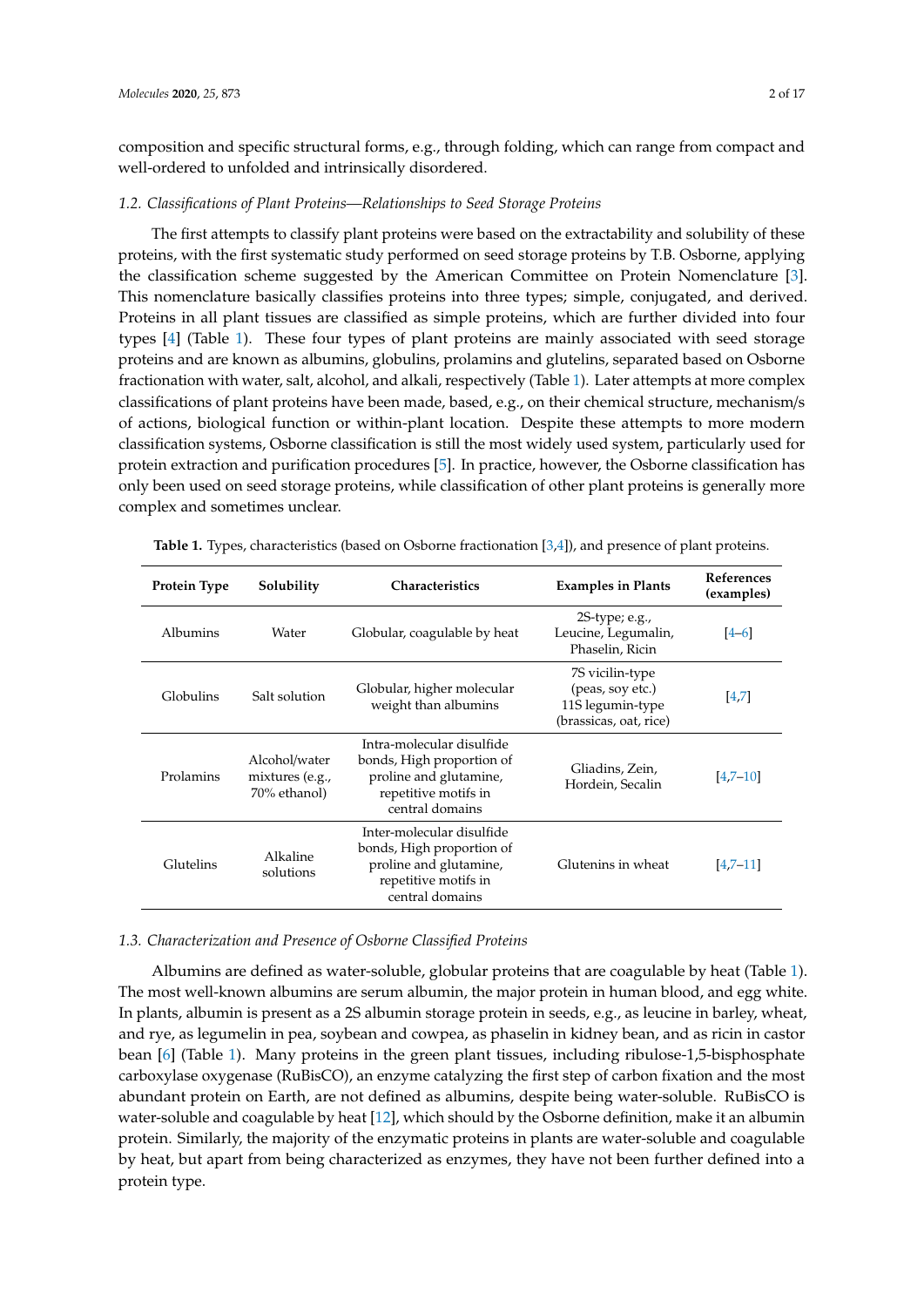Globulins are also globular proteins, which have a higher molecular weight than albumins, and are soluble in dilute salt solution, but insoluble in water (Table [1\)](#page-1-0). The most well-known globulin is a major human blood protein (serum gamma globulin) [\[13\]](#page-11-0). In plants, globulins are present as storage proteins in both, dicots and monocots, making them the most common group of storage proteins [\[7\]](#page-10-6). Based on sedimentation coefficient, the plant storage globulins are basically divided into two groups, 7S vicilin-type, which has been found and extensively studied in pea, soy bean etc., and 11S legumin-type, which is, e.g., the major storage protein in most legumes and in dicots such as brassica, oat, and rice [\[7\]](#page-10-6) (Table [1\)](#page-1-0). Some plant leaf proteins are clearly not directly water-soluble and may be classified as globulins, in some characterizations of leaf proteins [\[14\]](#page-11-1). However, the reason that these leaf proteins are not water-soluble might be because they are cell wall-bound, interact with pectin, or are hydrophobic [\[15\]](#page-11-2), and thereby, obviously not easy to categorize as globulins or albumins.

The additional two protein types, prolamins and glutelins, are found in particular as storage proteins in seeds of the grass family (Triticeae), where they are the dominant proteins, comprising up to 85% of total protein [\[7\]](#page-10-6) (Table [1\)](#page-1-0). The prolamins found in wheat are called gliadins, while the nomenclature of the prolamins in other cereals is based on their Latin names; zein in maize, hordein in barley, secalin in rye etc. [\[8\]](#page-10-10) (Table [1\)](#page-1-0). The most commonly found glutelin is that found in wheat (glutenin), although glutelins are also present in barley and rye [\[11\]](#page-10-8) (Table [1\)](#page-1-0). Prolamins and glutelins have several similarities, including a high proportion of proline and glutamine, and a high proportion of repetitive motifs or sequences, with non-repetitive domains in their N- and C-terminals [\[8\]](#page-10-10). Although, these proteins differ in molar mass, the major difference between the two protein types is the formation of intra- and inter-molecular disulfide bonds in the native state of prolamins and glutelins, respectively [\[9\]](#page-10-11), which explains the differences in their extractability.

#### *1.4. Seed Storage Proteins—Types and Characteristics*

From the previous sections, it is clear that seed storage proteins are present in the seed in various types, including albumin, globulin, prolamin and glutelin [\[6](#page-10-5)[–8\]](#page-10-10). These proteins may have different characteristics in the plant cell and also during processing and for various applications, where the storage proteins contribute functionality. However, to date, the seed storage proteins have mainly been characterized based on their chemical performance during fractionation, sedimentation, etc. [\[4,](#page-10-3)[6–](#page-10-5)[8\]](#page-10-10)

# **2. Functionality of Plant Proteins—In the Plant and for Food and Industrial Applications**

# *2.1. Function of Plant Proteins in the Plant*

Plant proteins meet the needs of the emerging seedling in terms of nutrition and growth, through their enzymatic, structural, functional and storage functions [\[16\]](#page-11-3). Plants contain a number of specific types of proteins not found in other living organisms, and these have certain functions (Table [2\)](#page-3-0). For example, most plants have some kind of storage organ (seeds, tubers etc.) for reproduction, where different nutrient sources are stored so that the new plant will have the resources to grow during the coming season. Proteins, carbohydrates, and oils are different types of nutrient sources accumulated in plant storage organs. Such proteins are normally described as storage proteins (Table [2\)](#page-3-0). Their primary function is to be broken down into amino acids, to form the necessary building blocks for emerging proteins in the next-generation growing plant [\[17\]](#page-11-4). The plant cell contains a number of organelles, including chloroplast, which are responsible for photosynthesis (Table [2\)](#page-3-0). Plants also have a specific protein, the enzyme RuBisCO (Table [2\)](#page-3-0), for catalyzing the transfer of solar energy to chemical energy that can be used by the plant, through  $CO<sub>2</sub>$  fixation [\[18\]](#page-11-5).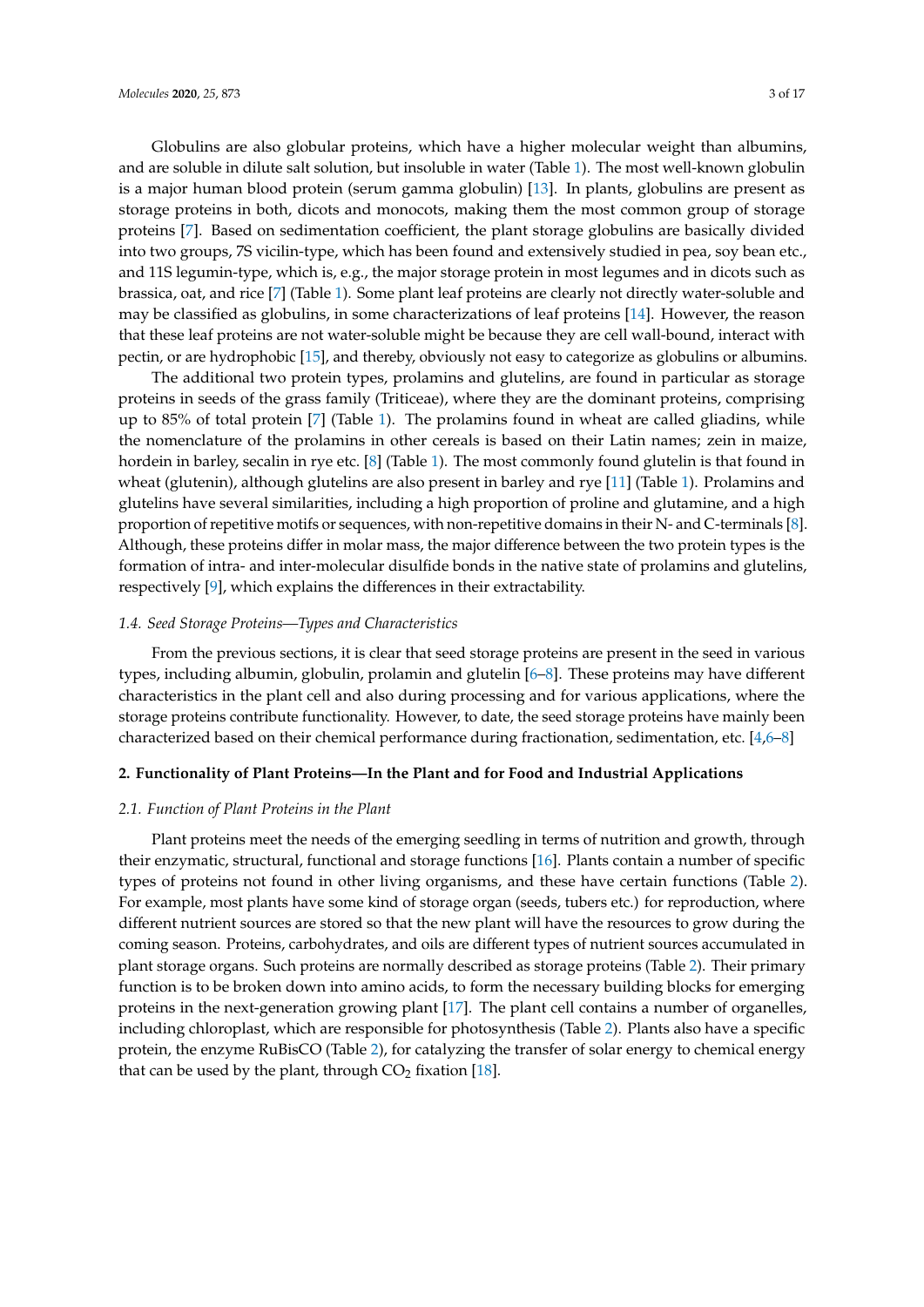| <b>Utilization</b>  | <b>Protein Type</b><br>(Examples)                                           | Occurrence<br>(Examples)           | <b>Function</b><br>(Examples)                                        | <b>References</b><br>(Examples) |
|---------------------|-----------------------------------------------------------------------------|------------------------------------|----------------------------------------------------------------------|---------------------------------|
| Living plants       | Storage proteins<br>RuBisCo                                                 | Seeds, tubers<br>Chloroplast       | Growth and nutrition to<br>seedlings and plantlets<br>Photosynthesis | [16, 17]                        |
|                     | Plasma membrane<br>proteins e.g.,<br>surface proteins,<br>globular proteins | Cell membrane,<br>Protein channels | Transport, structural<br>support, ion regulation                     | [16, 18]                        |
| Food products       | Vicilin                                                                     | Pea                                | Heat-induced gelation<br>emulsifying properties                      | $[19 - 22]$                     |
| Bio-based materials | Glutenins                                                                   | Wheat                              | Cohesive matrix,<br>gas barrier, strength                            | $[10, 23 - 34]$                 |
|                     | Gliadins                                                                    | Wheat                              | Cohesive matrix,<br>gas barrier, flexibility                         |                                 |

<span id="page-3-0"></span>**Table 2.** Examples of plant proteins with their unique functions in plants, and in food and non-food applications

#### *2.2. Functions of Plant Proteins in Food*

In food products, proteins are often the main functional component, especially in processed food products with a high protein content [\[19\]](#page-11-6). In such products, proteins contribute to nutrition, but also to food quality, texture, aroma, flavor, feeling of satiety, and ease of processing [\[20\]](#page-11-9) (Table [2\)](#page-3-0). Most plant proteins have characteristics that make them interesting in food processing although their specific characteristics may differ. For example, the pea protein vicilin has been shown to have better heat-induced gelation and emulsifying properties than the pea legumins, which instead have been found to be more nutritious for humans [\[21\]](#page-11-10). The performance of various plant proteins for food applications is highly dependent on their structural features and their ability to form specific three-dimensional (3D) configurations/conformations, as well as their ability to cross-link [\[10](#page-10-7)[,22\]](#page-11-7).

# *2.3. Functions of Plant Proteins in Industrial Applications*

Plant proteins also have properties that make them interesting for use as materials (Table [2\)](#page-3-0). A range of plant proteins, including mainly storage proteins from e.g., wheat, soybean, potato and oilseed crops, have interesting properties for applications such as packaging, fire resistant and absorbent materials [\[23–](#page-11-8)[30\]](#page-11-11) (Table [2\)](#page-3-0). The ability of proteins to cross-link and aggregate is important for good protein-based material properties [\[10](#page-10-7)[,31–](#page-11-12)[33\]](#page-11-13).

# *2.4. Impact of Seed Storage Proteins on Functionality*

The descriptions above clearly show the primary importance of the storage proteins in plants as a source of amino acids to be used as building blocks for the developing young seedling at emergence [\[17\]](#page-11-4). In food and industrial applications, seed storage proteins play a central role for functionality [\[19](#page-11-6)[–30\]](#page-11-11), making it important to understand how the functionality is influenced and can be fine-tuned [\[35–](#page-12-1)[37\]](#page-12-2).

# **3. Modeling—State of the Art for Plant Proteins**

#### *3.1. Basis for Modeling to Study Protein Structures*

As described above, the three-dimensional (3D)-conformation of native proteins, together with their ability to crosslink, reshape, and form specific structural features, contribute substantially to the functional properties of specific proteins in the plant and in plant-products [\[31](#page-11-12)[,34,](#page-12-0)[38\]](#page-12-3). The methods for determining the structure of proteins can essentially be divided into three types, i.e., those based on different types of microscopy techniques, those based on scattering/diffraction and spectroscopy (e.g., X-ray and nuclear magnetic resonance (NMR) techniques), and those based on modeling [\[39\]](#page-12-4) (Table [3\)](#page-4-0).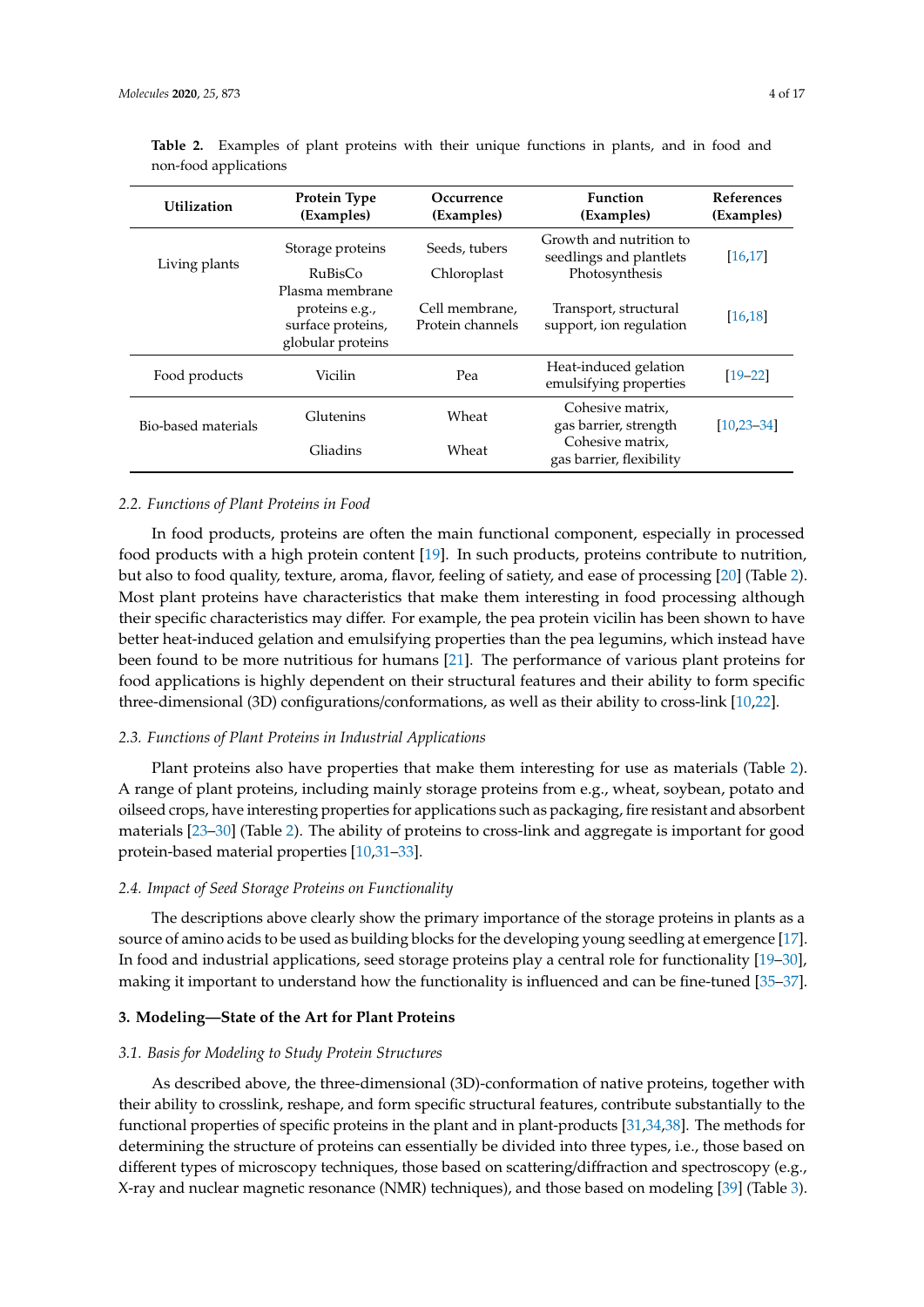In this review, we focus on the opportunities and drawbacks of using modeling to determine plant protein structures, with specific emphasis on plant storage proteins.

# *3.2. Template-Based and Ab Initio Modeling*

The methods applied to model plant protein structures are similar to those used for any type of protein (Table [3\)](#page-4-0). Template-based modeling is the most simplified method for protein modeling. Template-based models are built on comparisons of amino acid sequences from proteins with known protein structures (often identified by crystallography) and the assumption that similar sequences result in the same protein structures [\[40\]](#page-12-5). However, many proteins do not share sequence similarities with other proteins already present in data-bases and with known structures. For such proteins (showing no relationship with known proteins), modeling from sequence information alone, i.e., ab initio protein structure prediction, is the only option. In ab initio predictions, thermodynamic principles are applied to the case of protein conformation, through a search for the overall energy minimum [\[40\]](#page-12-5).

# *3.3. Monte Carlo, Molecular Dynamics and Machine-Learning Methods*

Two more advanced/modern methods, Monte Carlo (MC) and Molecular Dynamics (MD) have been developed during recent years for protein structure predictions and simulations. Both methods resemble the ab initio approach as modeling is based on sequence information alone. (Table [3\)](#page-4-0). Both methods can be applied on different scales with different degrees of detail; from all-atom and united atom to coarse-grain models [\[41\]](#page-12-6). The advantage with MC computations is that it is faster and easier to perform than MD computation, due to the fact that it is free from the restriction of solving Newton's equation of motion [\[42\]](#page-12-7) (Table [3\)](#page-4-0). However, this also affects the results, since no "dynamic" information is gathered from the MC run [\[42,](#page-12-7)[43\]](#page-12-8). Thus, in several protein simulations, MC has been combined with MD [\[44\]](#page-12-9). Furthermore, modern machine-learning techniques, such as the algorithm AlphaFold, have brought great advances in prediction of protein structure from sequence information [\[45\]](#page-12-10). In the most recent Critical Assessment of Protein Structure Prediction (CASP) experiments, the AlphaFold 3D models of proteins were placed first in the Free Modeling category, in terms of accuracy [\[46\]](#page-12-11). The AlphaFold algorithm uses artificial neural networks to build a protein-specific fragment library [\[47\]](#page-12-12). However, algorithms, such as AlphaFold have not yet been applied to predict the structure of seed storage proteins, probably because these algorithms generally predict protein structures, based on folding, while some of the most useful storage proteins are intrinsically disordered.

<span id="page-4-0"></span>

| <b>Method Type</b>                          | Method<br>(Examples)                               | Used for/Applications (Examples)                                                      | <b>References</b><br>(Examples) |
|---------------------------------------------|----------------------------------------------------|---------------------------------------------------------------------------------------|---------------------------------|
|                                             | <b>Transmission Electron Microscopy</b><br>(TEM)   | Three-dimensional (3D) structure of proteins from<br>2D particle images               | [39, 48]                        |
| Microscopy                                  | Cryo Electron Microscopy (Cryo-EM)                 | 3D structure of biomacro-molecules in native state                                    | [39, 49]                        |
|                                             | Tomography                                         | High-resolution 3D images                                                             | [50]                            |
|                                             | Imaging                                            | Images of individual proteins by low-electron<br>holography                           | [50, 51]                        |
| Scattering/<br>Diffraction,<br>Spectroscopy | Nuclear magnetic resonance<br>Spectroscopy (NMR)   | Chemical shifts reflecting conformations of<br>proteins                               | $\lceil 52 \rceil$              |
|                                             | Small-angle X-ray scattering                       | Shape, conformation and assembly of proteins                                          | $\left[53\right]$               |
|                                             | Wide-angel X-ray scattering                        | Characterization of structural models, similarities,<br>and changes in atomic packing | [54]                            |
|                                             | Fourier Transform Infrared<br>Spectroscopy (FT-IR) | Protein conformation through peak fitting of amide<br>bands                           | [39, 55]                        |
|                                             | X-ray crystallography                              | Atomic resolution of 3D protein structures                                            | [56]                            |
|                                             | Template-based                                     | Modeling based on homology                                                            | $\left[34\right]$               |
|                                             | Ab initio                                          | Modeling based only on sequence information                                           | [40, 41]                        |
| Modeling-Simulation                         | Monte Carlo (MC)                                   | Statistical method evaluating moves of a protein                                      | [42, 43]                        |
|                                             | Molecular Dynamics (MD)                            | Solving Newton's equation of motion                                                   | $[43]$                          |
|                                             | Machine aearning (AlphaFold)                       | Artificial neural network                                                             | $[45 - 47]$                     |

**Table 3.** Methods used to determine protein structures and structure-function relationships.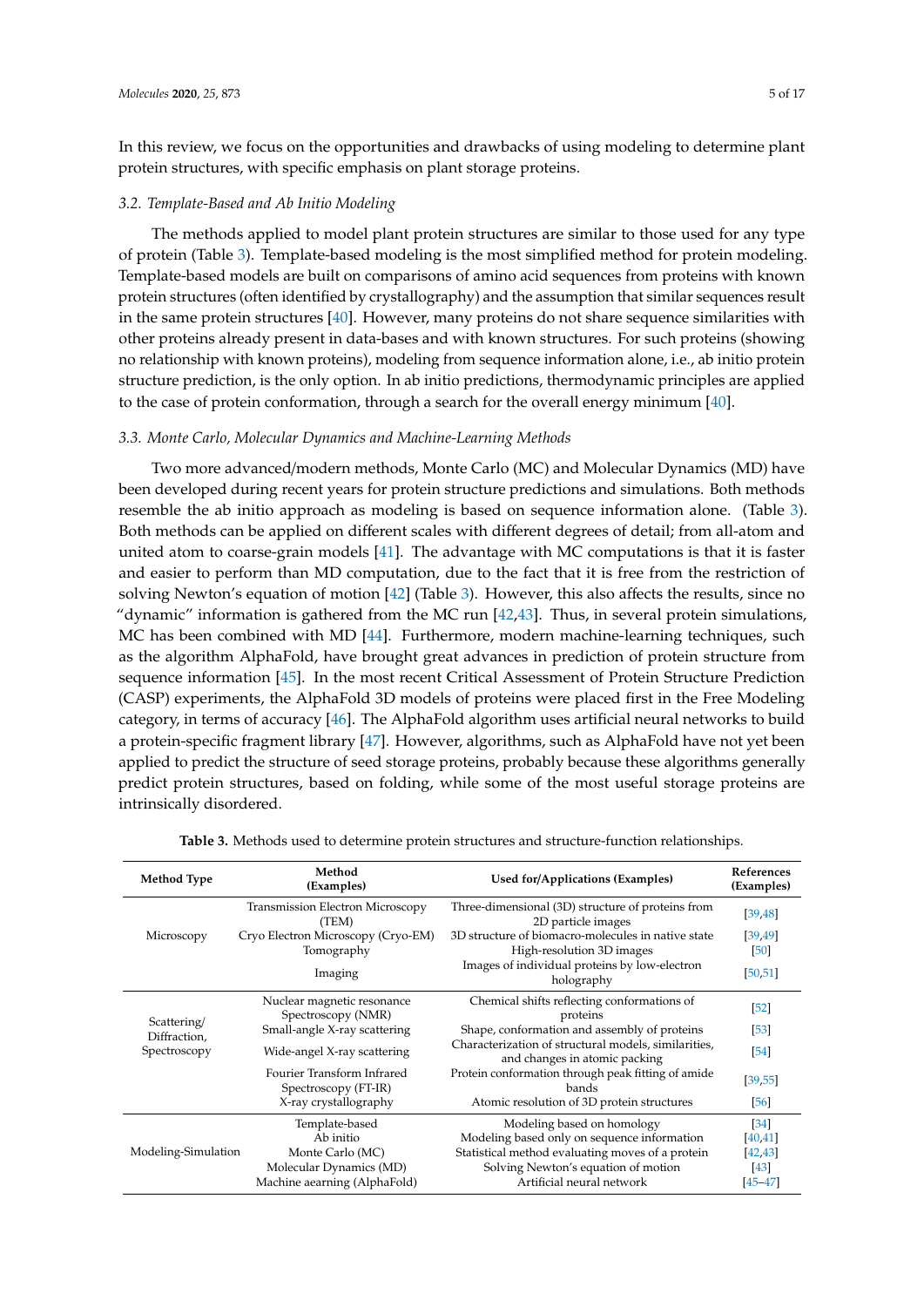#### *3.4. Modeling Plant Proteins with Specific Emphasis on Seed Storage Proteins*

The plant protein modeling research field is comparatively small and relatively new, with a limited number of plant-related deposits in the Research Collaboratory for Structural Bioinformatics Protein Data Bank (RCSB PDB). A search for plant deposits currently results in 2300 hits, with one quarter from Arabidopsis. Sorting, based on the most common organisms, shows 1382 hits on Arabidopsis and 15000 hits on others (others = plant based organisms but also additional organisms) in an overall total of more than 160 000 total deposits (the majority coming from humans and microorganisms) [\[57\]](#page-12-22). One third of the deposits in the current plant search are from 2015 and later. Only 47 deposits are available for seed storage proteins, the majority being globulins and the rest albumins. These deposits indicate that plant protein modeling has focused on specific areas. This is also reflected in by the information in the RCSB PDB, where a high number of deposits are available for example, in proteins associated with the photosynthetic machinery, proteins associated with ribosomes, enzymes, stress and defense, and for allergens and sweet-tasting proteins [\[57\]](#page-12-22). Plant protein modeling, within these different areas, is summarized in Sections [4.1–](#page-5-0)[4.6,](#page-6-0) in order to identify opportunities of relevance for modeling seed storage proteins.

# **4. Main Plant Protein Modeling Areas and Impact for Modeling of Seed Storage Proteins**

Modeling approaches for six of the most common plant proteins in the RCSB PDF are described below. Seed storage proteins are not among these, although knowledge derived from other areas of research might be of relevance for modeling seed storage proteins.

#### <span id="page-5-0"></span>*4.1. Photosynthetic Machinery*

The photosynthetic machinery is responsible for the transfer of solar energy to chemical energy through CO<sup>2</sup> fixation [\[18\]](#page-11-5). It is, thus, one of the most important and specific traits of plants, and has long attracted the interest of the scientific community. MD simulations, complemented with quantum mechanical descriptions, were applied already in the early 1990s to describe how electron transfer is controlled by protein motion in photosynthetic reaction centers [\[58\]](#page-13-0). Molecular dynamics simulations have since contributed to the understanding that protein movement in the reaction centers is key to the kinetics of the primary electron transfer reaction [\[59\]](#page-13-1). To understand the full mechanisms of the photosynthetic machinery, a range of both, analytical and simulation methods have been adopted, as recently reviewed by Blumberger [\[60](#page-13-2)[,61\]](#page-13-3). The tools for assessing protein movements in reaction centers might be useful for investigating seed storage protein movements during processing and dynamics/energy transfers for these movements. The structure of RuBisCO, and of divergent, mutant, and hybrid forms of this enzyme, has been characterized through X-ray crystallography [\[62\]](#page-13-4). Molecular dynamics simulations have also been used to explain variations in the functionality of RuBisCO mutants, where the use of structural checkpoints has been found to enable fine-tuning of the dynamics of the enzyme [\[63\]](#page-13-5). Similarly, dynamics of seed storage proteins already characterized by experimental methods such as X-ray crystallography can be understood by computer-based simulation methods.

#### *4.2. Proteins Associated with Ribosomes*

Cryo-EM studies, combined with X-ray crystallography, have been applied to determine the structures of ribosomes, producing static models for the various states of ribosomes. Recently, computational studies involving simulations have been successful in shedding light on structural fluctuations and transitions among the different ribosomal configurations [\[64\]](#page-13-6). Advances in MD simulations, including large-scale MD, are one explanation for the successful simulation of large macromolecular complexes, such as ribosomes [\[65\]](#page-13-7). The size of some seed storage proteins creates challenges in their modeling, resulting in similarities with the modeling of ribosomes. Thus, the use of large-scale MD might be an alternative for modeling seed storage proteins.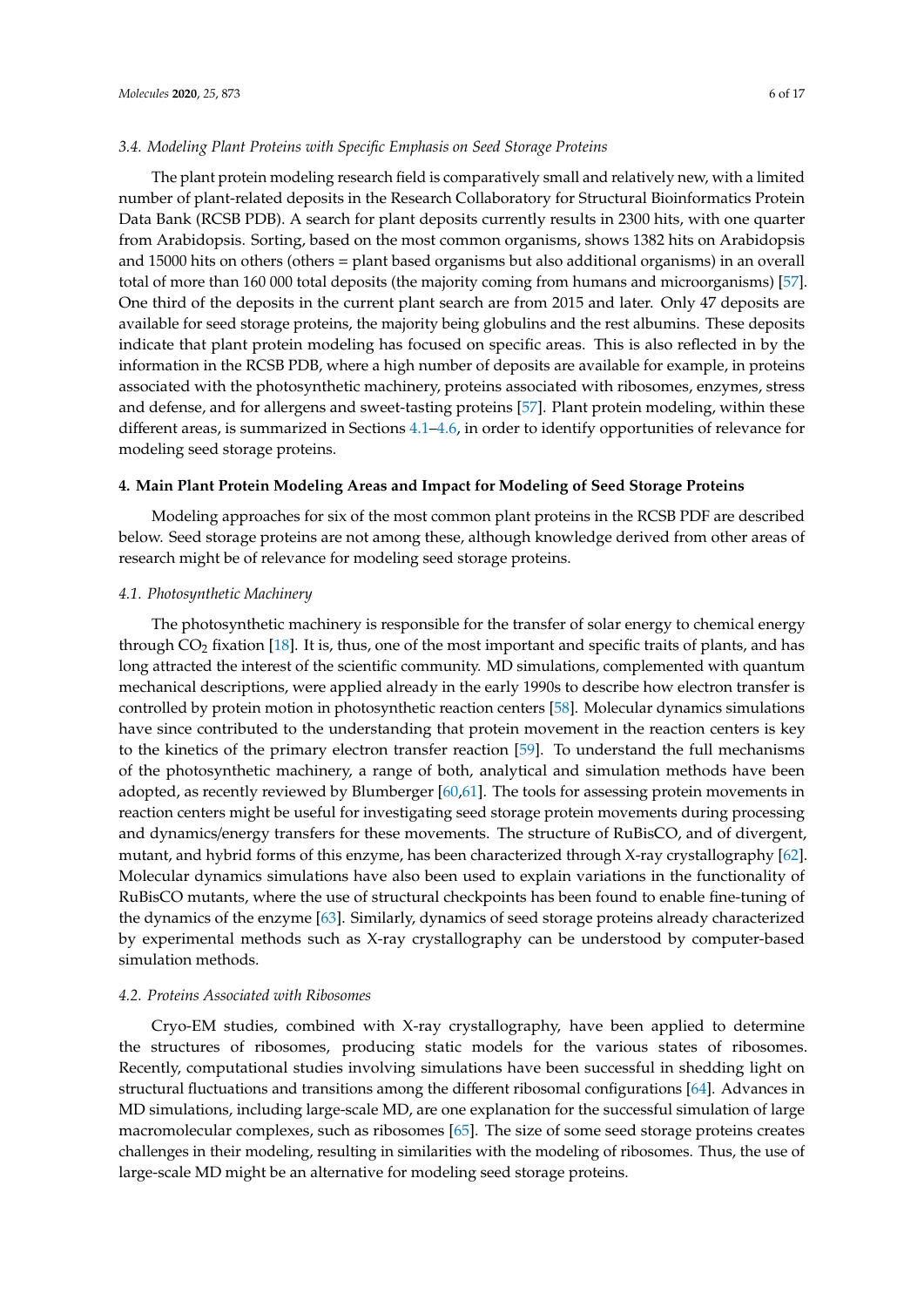# *4.3. Enzymes*

Mathematical modeling approaches have long been a useful tool for investigating the complexity of metabolic networks and their enzymatic regulation, while more recent models have contributed greatly to the growing field of systems biology [\[66\]](#page-13-8). Most commonly, enzyme-kinetic models have been applied to examine enzymatic regulations [\[66\]](#page-13-8), although more recently, MD techniques and molecular docking simulations have been used for similar purposes [\[67\]](#page-13-9). The enzyme-kinetic modeling of metabolic pathways differs substantially from the modeling of structures and functions in seed storage proteins.

### *4.4. Stress and Defense*

Regarding stress proteins and defense mechanisms, simulations have been used to gain a better understanding of the mechanisms involved [\[68–](#page-13-10)[71\]](#page-13-11). Again, recent uses of MD simulations has improved our understanding of these proteins. Both homology modeling and MD simulations have been used to examine the background to herbicide resistance in plants [\[72\]](#page-13-12). Homology modeling, molecular docking, and MD simulations have been used to assess differences in protein conformations contributing to resistance compared with susceptible reactions in plants to different diseases [\[73\]](#page-13-13). The development of the highest relevance for modeling seed storage proteins is methodology describing differences in protein conformation related to different functions and functionality.

#### *4.5. Allergens*

Allergens are often proteins [\[74\]](#page-13-14) and plants contain a variety of allergens towards which sensitive humans display allergic reactions [\[75\]](#page-13-15). Plant proteins responsible for allergic reactions have been structurally modeled using crystallography, X-ray scattering and NMR, as well as docking simulations of protein models with similar sequence [\[76,](#page-13-16)[77\]](#page-13-17). Further, the 3D crystal structure of various plant-derived allergy proteins has been determined and MD simulations have been used to detect molecular conformations of the proteins involved in allergic reactions [\[78–](#page-13-18)[80\]](#page-14-0). Several plant-based allergens are also seed storage proteins in plants, so modeling carried out on allergens might be directly transferable to research on seed storage proteins and structure-function relationships.

# <span id="page-6-0"></span>*4.6. Sweet-Tasting Proteins*

Sweet-tasting proteins are specific plant-based proteins of great interest as they have characteristics making them hundreds to thousand times sweeter in taste than sugar [\[81](#page-14-1)[,82\]](#page-14-2). Several studies have focused on investigating this property, using techniques, such as crystallization of the proteins and determination of their structure with NMR and X-ray crystallography [\[81](#page-14-1)[,83\]](#page-14-3). Comparative/homology modeling and molecular docking techniques have been used to predict 3D structures of dimer and tetramer forms of some sweet proteins, while the effects of pH on protein conformation have been evaluated using MD simulations [\[82\]](#page-14-2). MD simulations have also been used as a tool in structure-guided protein engineering for designing improved low-calorie plant-based sweeteners for pharmaceutical and food applications [\[84\]](#page-14-4). The methods applied to understand structure-function behavior and those used for structure-guided engineering might be of interest for seed storage protein research and applications.

## **5. Understanding Structure-Function Relationships of Seed Storage Proteins**

Plant storage proteins are probably the second most abundant protein group in plants (after RuBisCO). In all plants containing storage organs, such as grains and seeds, the function of the storage proteins is to store amino acids necessary for growth and development of the emerging seedling [\[85\]](#page-14-5). Few investigations with modeling tools have been performed on these proteins, despite the abundance of plant storage proteins, their importance as a source of nutrition for the emerging young plantlet [\[85\]](#page-14-5), and their impact on the functionality of products from plant grains [\[10,](#page-10-7)[22,](#page-11-7)[23,](#page-11-8)[86–](#page-14-6)[89\]](#page-14-7). However, bioinformatics techniques are increasingly being employed for classification of different plant proteins, with neural networks displaying accuracy of 95.3% in classifying rice proteins into different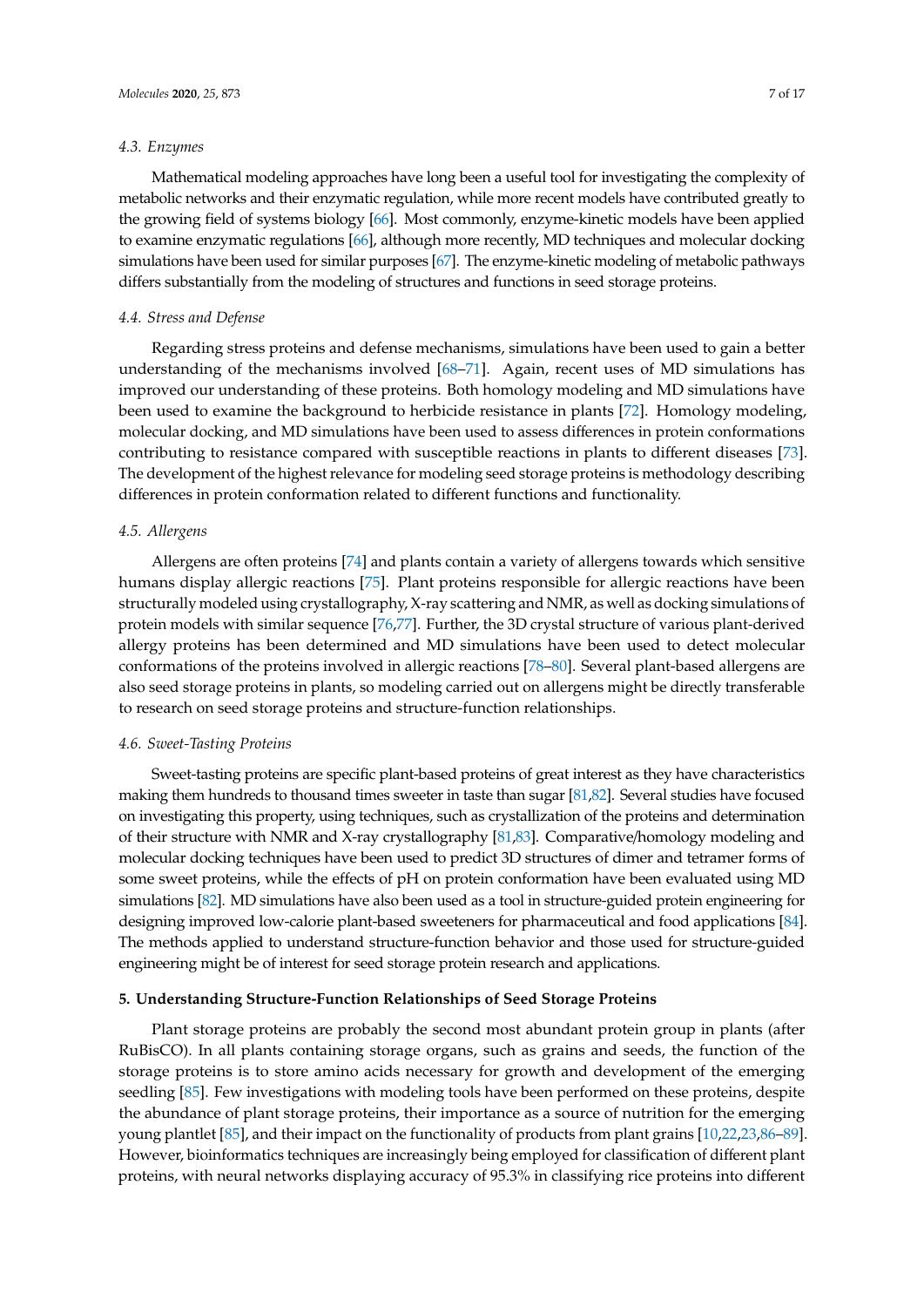classes (albumins, globulins, prolamins, glutelins) [\[90\]](#page-14-8). Additionally, machine-learning algorithms have been successfully used to classify seed storage proteins from rice, wheat, maize, castor bean, and thale cress into their classes [\[91\]](#page-14-9). Structurally, the different classes of seed storage proteins can be divided into two types, albumins/globulins and prolamins/glutelins (Figure [1\)](#page-9-0). Albumins and globulins are generally highly structured and thereby able to crystallize, and their folding can be simulated using a range of methods, including machine learning and ab initio modeling [\[92](#page-14-10)[–98\]](#page-14-11) (Table [4\)](#page-7-0). Most prolamins and glutelins are instead intrinsically disordered [\[99\]](#page-14-12), and thereby, pose more challenges in modeling. They would require MC- and MD-based algorithms for modeling their structures, although small-angle scattering methods combined with infrared spectroscopy (IR) and high-performance liquid chromatography (HPLC) have also been applied to examine structural changes during processing [\[100](#page-14-13)[–104\]](#page-15-0).

<span id="page-7-0"></span>

| Protein Type |            | <b>Structure Prediction</b><br>Method                                                                                     | Experimental<br>Form                | <b>Structure Characteristics</b>                                                               | References<br>(Examples) |
|--------------|------------|---------------------------------------------------------------------------------------------------------------------------|-------------------------------------|------------------------------------------------------------------------------------------------|--------------------------|
| Globulin     | Canavalin  | X-ray diffraction                                                                                                         | Native                              | Compact crystal structure<br>with salt bridges and<br>hydrophobic clusters                     | $[93 - 96]$              |
|              | Vicilin    | Homology modeling                                                                                                         | Amino acid<br>sequence              | Trimer                                                                                         | [97]                     |
|              | Cruciferin | Homology modeling                                                                                                         | Amino acid<br>sequence              | Hexamer via<br>inter-protomer (IE)<br>disulfide bonds between<br>two trimers                   | [98]                     |
| Prolamin     | Gliadins   | Dynamic light scattering,<br>cryo-transmission electron<br>microscopy, small-angle<br>X-ray scattering, MD<br>simulations | Gliadin solution at<br>pH 3.0       | Dimers of 5.72 nm.<br>aggregated clusters of<br>30 nm, oligomers of 68 and<br>$103 \text{ nm}$ | [103, 105]               |
| Glutelin     | Glutenins  | Small-angle-X-ray<br>scattering                                                                                           | Native/extracted<br>from wheat seed | Intrinsically disordered<br>structure                                                          | [34, 104]                |

**Table 4.** Structural characteristics of some modeled seed storage proteins.

# *5.1. Albumins*

Crystal structures have been identified for a few albumin storage proteins using NMR and X-ray crystallography [\[92\]](#page-14-10), and two of these protein structures have been deposited in the RCSB PDB [\[57\]](#page-12-22). Limited information is available on structural modeling using simulation tools for grain storage albumin proteins.

# *5.2. Globulins*

Practically all deposits in the RCSB PDB on plant globulins are based on X-ray diffraction. The fact that X-ray diffraction-based models are available, enables simulation-based verification of the protein structures and simplifies further computer-based modeling. Globulins from legume seeds were the first storage protein to be crystallized and evaluated with X-ray diffraction [\[93](#page-14-14)[–96\]](#page-14-15). The crystal structure was found to be compact with salt bridges and hydrophobic clusters, resulting in layers of packed molecules forming aggregates [\[94\]](#page-14-17). Since then, homology modeling has been used to model other globulin proteins, e.g., vicilin in cocoa, based on crystal structures of legume globulins such as jack bean canavalin and French bean phaseolin [\[97\]](#page-14-16) (Table [4\)](#page-7-0). These studies indicate that hydrophobic amino acids are buried inside the protein molecule at trimer formation, while histidine residues are found at the interfaces towards other globulins [\[97\]](#page-14-16). Later studies used homology modeling of *Arabidopsis thaliana* to identify the structure of the oilseed storage protein cruciferin [\[98\]](#page-14-11) (Table [4\)](#page-7-0). The impact of structure on the function of cruciferin has been evaluated through the use of different isoforms of the protein [\[98\]](#page-14-11). Recent studies using 3D molecular models and computational simulations have demonstrated ability of vicilin-like proteins from leguminous plants to bind to chitin or chitinous structures through three chitin-binding sites at each vicilin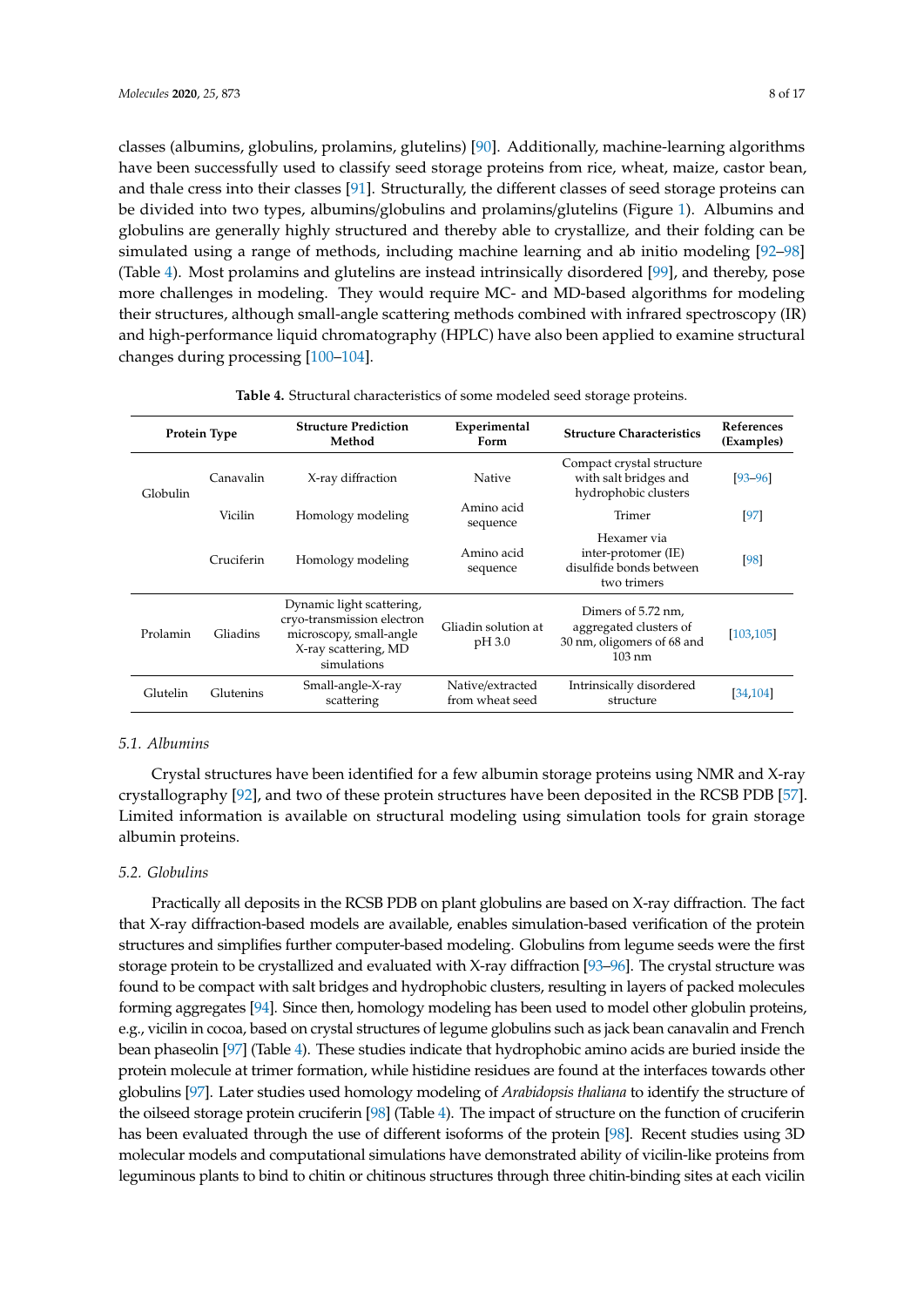trimer [\[106\]](#page-15-3). Examples of structural features of the storage protein 7S globulin in soybean and 11S globulin in pea, obtained through simulation based on amino acid sequences [\[39,](#page-12-4)[107,](#page-15-4)[108\]](#page-15-5) of single subunits and their polymers, are shown in Figure [1.](#page-9-0)

#### *5.3. Prolamins*

Prolamins and glutelins have been less studied by modeling and simulation than the globulins and most other types of proteins. The major reason for the lack of models on prolamin proteins is that their structure is intrinsically disordered [\[99\]](#page-14-12). Solubility studies, using various solvents, have shown that the prolamins are monomeric in their natural stage [\[4,](#page-10-3)[10\]](#page-10-7) (Figure [1\)](#page-9-0). However, during processing, the prolamins have been shown to form disulfide bonds with other seed storage proteins, thereby, contributing to the formation of polymers [\[10,](#page-10-7)[109\]](#page-15-6). Early studies evaluating the structural features of the prolamins in wheat (the gliadins), using Fourier transform infrared spectroscopy (FT-IR), detected equal amounts of α-helix, linear β-structure, β-turns, and unordered structure [\[110\]](#page-15-7). The structures of the gliadins have been evaluated at pH 3.0 with dynamic light scattering, cryo-transmission electron microscopy, and small-angle X-ray scattering, followed by ab initio prediction and MD simulations [\[105\]](#page-15-2) (Table [4\)](#page-7-0). These studies indicate the presence of dimers with a hydrodynamic radius of 5.72 nm, aggregated clusters of 30 nm, and oligomers of 68 and 103 nm [\[105\]](#page-15-2). Importance of the concentration of gliadins in distilled water for their state of aggregation has also been reported [\[103\]](#page-15-1). At 0.5 wt-% gliadin, repulsion of the gliadin assemblies can be observed, resulting in the protein mainly being present in its monomeric form, with only limited amounts of dimers and oligomers, while at 15 wt-% gliadin, a gel-like hydrated solid is formed as a result of formation of aggregates [\[103\]](#page-15-1). Under heat and pressure, the gliadins have also been shown to form hexagonal structures with a 65 Å lattice parameter [\[27](#page-11-14)[,33,](#page-11-13)[38\]](#page-12-3). Ab initio modeling has been used to investigate the reasons for formation of hexagonal structures by the gliadins, and has partly ascribed it to glycerol acting as a chemical chaperon aiding in the packing of the protein molecules [\[38\]](#page-12-3). The prolamins in maize (zeins) have been modeled with MD simulations to a greater extent than the wheat gliadins. A structural feature reported for the zeins is an α-helix with four amino acid residues per turn and a hydrophobic face inside the helix, formed by the non-polar residues with the carotenoid lutein, helping to stabilize the structure [\[111\]](#page-15-8). During solvent evaporation, the zeins are able to self-assemble into different protein shapes, including rods, spheres, and films of different sizes, partly due to so-called head-to-tail binding of the proteins [\[112\]](#page-15-9). Early studies on wheat suggested head-to-tail binding [\[113](#page-15-10)[,114\]](#page-15-11) of the gliadins while aggregating, which has also been shown in confirmed studies [\[103,](#page-15-1)[105\]](#page-15-2).

# *5.4. Glutelins*

The glutelins are even larger and more complicated molecules than the prolamins [\[104\]](#page-15-0) (Table [4\)](#page-7-0), and wheat glutelins (glutenins) are known to form the largest polymers in nature [\[115\]](#page-15-12) (Figure [1\)](#page-9-0). This is one reason for the limited modeling of these proteins. The vast majority of previous studies have focused on examining how these large polymers are formed and the background to their formation [\[10](#page-10-7)[,31\]](#page-11-12). Depolymerization and re-polymerization of the gluten polymer are known to occur during processing operations, such as dough mixing [\[116\]](#page-15-13). Therefore, theoretical models of polymerization mechanisms have been one way forward in using modeling tools to predict the glutenin polymer structure [\[117\]](#page-15-14). Through these models, the directionality of formation of the polymers (head-to-tail, head-to-head, tail-to-tail or tail-to-head) can be evaluated. In a recent study using HPLC and small-angle X-ray scattering, a highly intrinsic and disordered structure in the native glutenin protein of wheat was reported, while the structures of unknown types were formed during processing of the proteins into films [\[34\]](#page-12-0). Molecular modeling, homology modeling and MD simulations have also been used on the *N*-terminal domain of glutenins to examine the polymerization of the proteins into giant oligomers through disulfide bond formation [\[118](#page-15-15)[,119\]](#page-15-16).

#### *5.5. Future Opportunities for Modeling Cereal Seed Storage Proteins*

The main reasons for the lack of studies, using modeling tools and MC/MD simulations to investigate the prolamin and glutelin proteins, are that the (i) proteins are large and among the largest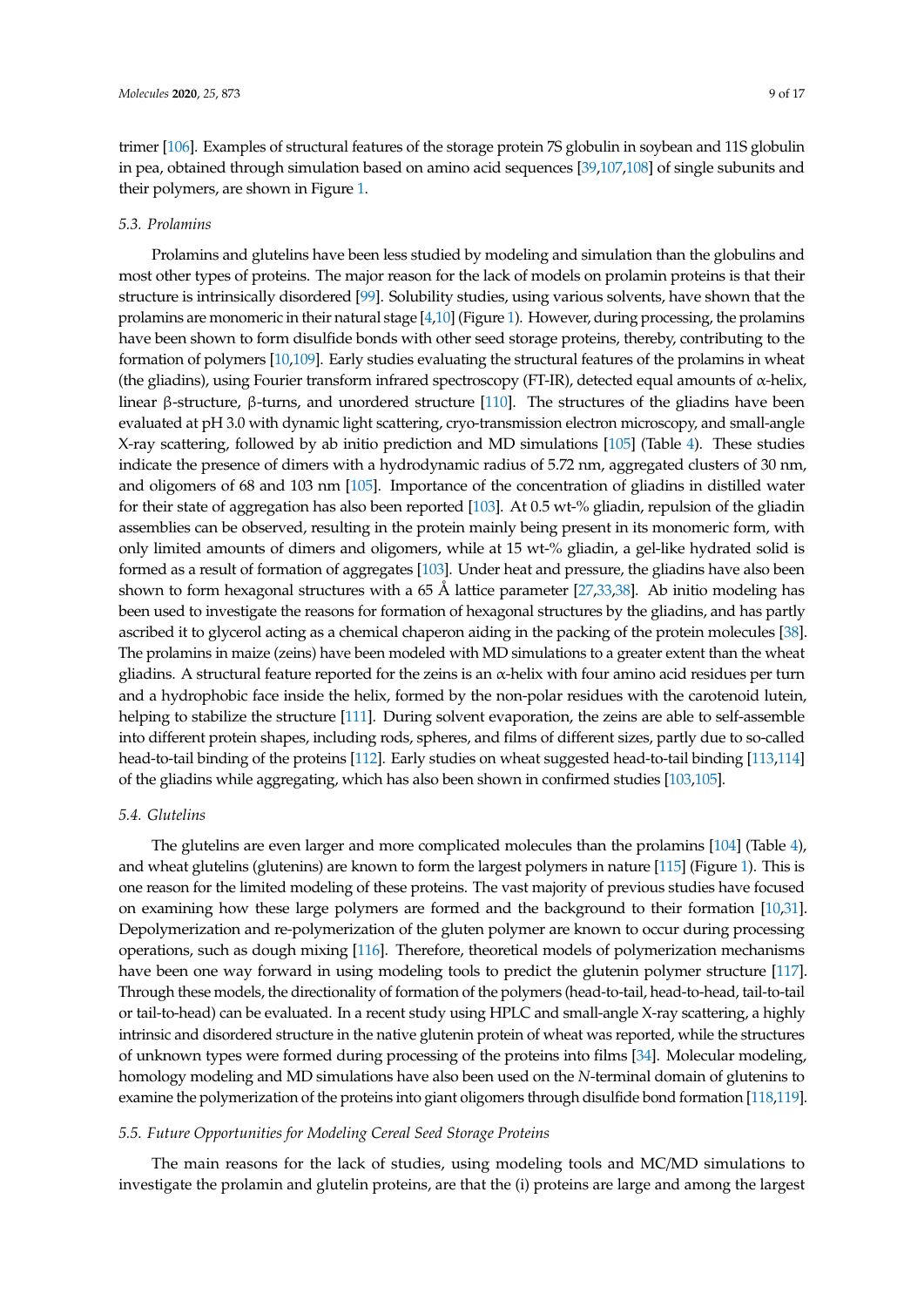proteins in nature [\[120\]](#page-15-17); (ii) proteins in their native form are intrinsically disordered and not soluble *Molecules* **2020**, *25*, x 10 of 17 in water [\[99\]](#page-14-12); (iii) structures of the proteins change with dilution [\[99\]](#page-14-12) or processing [\[31\]](#page-11-12), i.e., into low levels of structures in dilute condition [\[103\]](#page-15-1), hierarchical structures in concentrated regimes [\[99\]](#page-14-12), and hexagonal [\[27,](#page-11-14)[31\]](#page-11-12) and other types of structures [\[34\]](#page-12-0) developing under certain processing conditions; and iv) reported structures are always connected to aggregation of the proteins into polymers [\[10\]](#page-10-7). Thus, modeling these proteins is extremely difficult and requires a large amount of computer power. However, the storage proteins of cereals are highly useful and important: (i) as a storage resource for the plant to regenerate itself [\[7\]](#page-10-6); and (ii) for human [7] and animal [\[121\]](#page-15-18) food and feed purposes; and are potentially useful in (iii) non-food applications, such as replacement of petroleum-based plastics [\[10,](#page-10-7)[122\]](#page-16-0). A clear structure-function relationship has been demonstrated between the formation of protein structures during processing and the functionality of products produced from cereal storage proteins [\[123](#page-16-1)[,124\]](#page-16-2). Therefore, a better understanding of the structural features of the plant storage -<br>proteins, especially for the under-researched prolamins and glutelins, and opportunities to fine-tune proteins, to protein growing the time received proteins and generally the opposite of the time theories of the<br>their structural performance would contribute significantly to their utility in various applications. Furthermore, such an understanding helps reveal the physiological and evolutionary reasons for variations in storage proteins among plants. Novel modeling tools, together with faster/more powerful computers and computer cluster tools to empower the simulation algorithms, are of utmost importance in such work, and will open up opportunities for identifying even the largest and most complex in such work, and will open up opportunities for identifying even the largest and most complex protein structures. Novel simulation tools and newly-developed algorithms will be available for researchers and others in the near future, together with stronger computers and computer clusters, which will pave the way for modeling, even the largest and most intrinsically disordered proteins, such as seed storage glutelin proteins. In a future perspective, research on gliadins and glutenins such as seed storage glutelin proteins. In a future perspective, research on gliadins and glutenins might also benefit from a similar approach to the approaches used for elastomeric proteins, utilizing low complexity (not coarse-graine) models and/or work with peptide fragments to reveal protein behavior [\[125\]](#page-16-3). Such modeling will create novel opportunities for assessing biological features in plants and for fine-tuning the properties of foods and materials produced from these proteins. ientig these proteins is extremely unfictul and requires a large amount of compu  $H_{\nu}$ Eq. A creat structure-function relationship has been demonstrated between the  $\alpha$  $\alpha$  and  $\beta$  are formulate vector understanding of the structures of the plant structures of the plant storage storage storage storage storage storage storage storage storage storage storage storage storage storage stora powerful computer to compute the computation computer the singlest and most ed storage glutellit proteins. In a future perspective, research on gliadins and produced the property of the property  $\mu$ 

<span id="page-9-0"></span>

**Figure 1.** Single subunits and polymers obtained from these, of (left to right): The storage proteins 7S **Figure 1.** Single subunits and polymers obtained from these, of (left to right): The storage proteins 7S globulin in soybean, 11S globulin in pea, a-gliadin in wheat, and low molecular weight glutenin globulin in soybean, 11S globulin in pea, a-gliadin in wheat, and low molecular weight glutenin subunits  $\Omega$  in wheat. Amino acid sequences and simulation tools applied to determine the  $\Omega$ (LMW-GS) in wheat. Amino acid sequences and simulation tools applied to determine the structures are described in Yoshizawa et al. [\[107\]](#page-15-4) and Research Collaboratory for Structural Bioinformatics Protein Data Bank (RCSB PDB) (3AUP) [\[39\]](#page-12-4) for 7S globulin, and in Tandang-Silvas et al. [\[108\]](#page-15-5) and RSCB PDB (3KSC) [\[39\]](#page-12-4) for 11S globulin. Amino acids sequences for a-gliadin and LMW-GS can be found at Uniprot accession numbers Q9ZP09 and P10386 and simulation was carried out using an all-atom model with Monte Carlo algorithms in the program Profasi [\[126\]](#page-16-4). All models were visualized using Visual Molecular Dynamics [\[127\]](#page-16-5).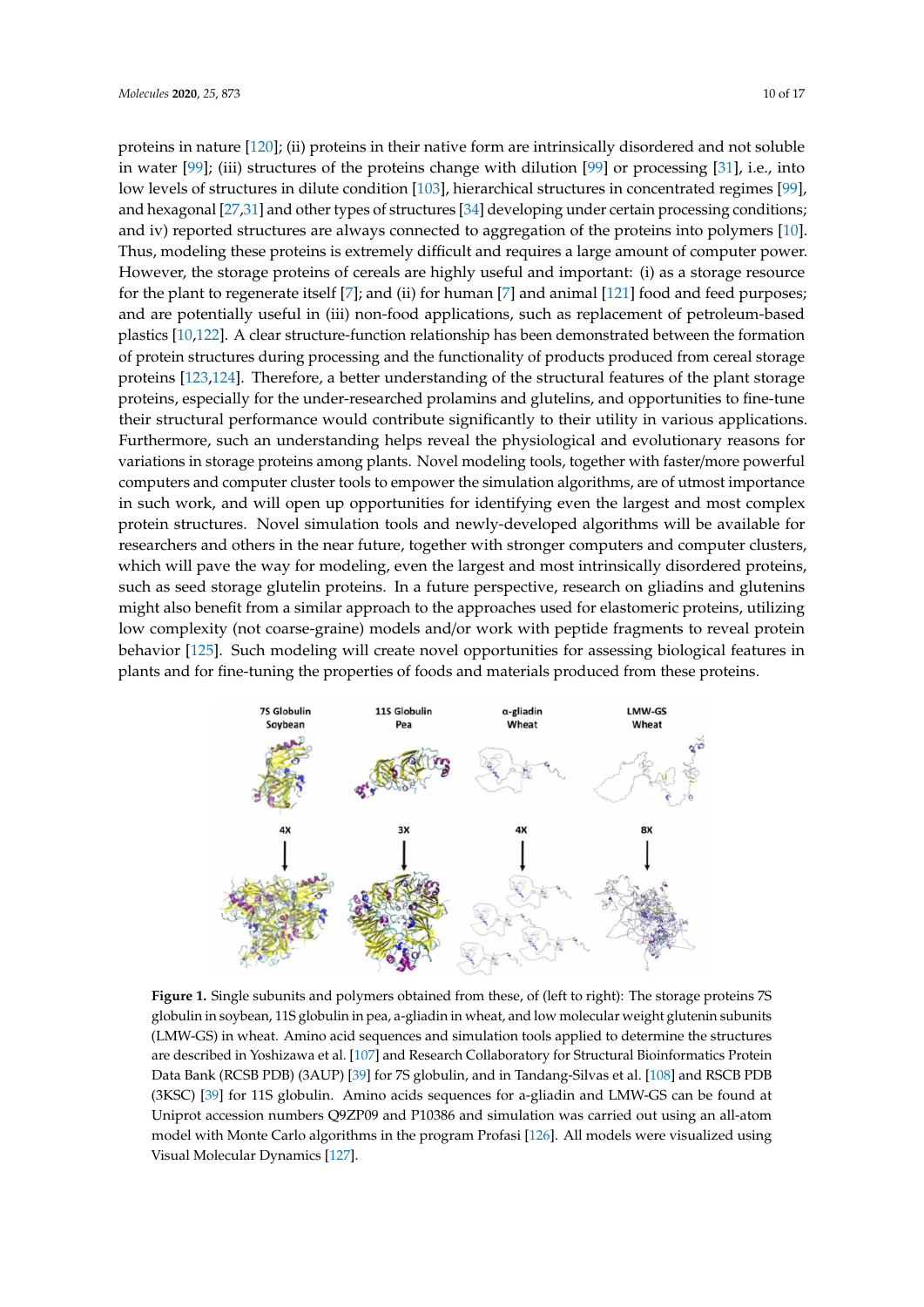# **6. Conclusions**

A combination of innovations within computing technology, increased speed, and power of computers, and novel modeling/simulation tools will increase the opportunities that determine protein structures and reveal structure-function relationships. Until recently, modeling and simulation tools have been rarely used for the evaluation of plant protein structures and structure-function relationships. Thus, less than 9% of the current deposits in the Research Collaboratory for Structural Bioinformatics Protein Data Bank are plant-related and one-third of these deposits are less than five years old. For the two most abundant plant protein types, RuBisCO and the storage proteins, modeling has been used to different extents. For RuBisCO and the photosynthetic machinery, modeling has been used rather frequently to describe the process and structural impacts of changes in the protein. Structural features of the storage proteins have been described to a lesser extent by modeling, especially for the prolamin and glutelin. The present status of modeling as regards structural features of the storage proteins is exemplified in Figure [1](#page-9-0) for globulin (soybean, pea), prolamin (wheat α-gliadin), and glutelin (wheat glutenin) proteins, respectively.

**Author Contributions:** Idea for the project and this paper E.J. and M.H.; conceptualization of the present paper was done jointly by F.R., J.M. and E.J.; planning and definition of subchapters was done jointly by F.R., J.M., and E.J.; preparation of tables was done by F.R; preparation and simulation for Figure [1](#page-9-0) was done by J.M.; writing of separate subchapters, F.R, J.M., and E.J. writing—original draft preparation, E.J.; writing—review and editing, M.H.; visualization, E.J.; supervision, E.J., M.H., F.R.; project administration, E.J.; funding acquisition, E.J., M.H. All authors have read and agreed to the published version of the manuscript.

**Funding:** This research was funded by the Swedish Research Council and The Strategic Research Programme Trees and Crops for the Future (TC4F), grant number 2013-05991.

**Acknowledgments:** The authors want to thank Anders Ihrbäck for providing the PROFASI program for free. English language was carefully checked by William R Newson.

**Conflicts of Interest:** The authors declare no conflict of interest.

# **References**

- <span id="page-10-0"></span>1. Altman, G.H.; Diaz, F.; Jakuba, C.; Calabro, T.; Horan, R.L.; Chen, J.; Lu, H.; Richmond, J.; Kaplan, D.L. Silk-based biomaterials. *Biomaterials.* **2003**, *24*, 401–416. [\[CrossRef\]](http://dx.doi.org/10.1016/S0142-9612(02)00353-8)
- <span id="page-10-1"></span>2. Meister, M.; Lowe, G.; Berg, H.C. The proton flux through the bacterial flagellar motor. *Cell* **1987**, *49*, 643–650. [\[CrossRef\]](http://dx.doi.org/10.1016/0092-8674(87)90540-X)
- <span id="page-10-2"></span>3. Committee on Protein Nomenclature. Joint recommendations of the physiological and biochemical committees on protein nomenclature. *J. Biol. Chem.* **1908**, *4*, 48.
- <span id="page-10-3"></span>4. Osborne, T.B. *The Vegetable Proteins*, 2nd ed.; Longmans, Green and Co.: London, UK, 1924; pp. 1–154.
- <span id="page-10-4"></span>5. Boulter, D.; Derbyshire, E. The general properties, classification and distribution of plant proteins. In *Plant. Proteins: Easter School in Agricultural Science*; Norton, G., Ed.; Butterworth-Heinemann: Oxford, UK, 2013.
- <span id="page-10-5"></span>6. Shewry, P.R.; Pandya, M.J. *The 2S Albumin Storage Proteins*; Springer Science and Business Media LLC: Berlin, Germany, 1999; pp. 563–586.
- <span id="page-10-6"></span>7. Shewry, P.R.; Napier, J.A.; Tatham, A.S. Seed storage proteins: Structures and biosynthesis. *Plant Cell* **1995**, *7*, 945–956.
- <span id="page-10-10"></span>8. Shewry, P.R.; Tatham, A.S. The prolamin storage proteins of cereal seeds: structure and evolution. *Biochem. J.* **1990**, *267*, 1–12. [\[CrossRef\]](http://dx.doi.org/10.1042/bj2670001)
- <span id="page-10-11"></span>9. Belitz, H.-D.; Kieffer, R.; Seilmeier, W.; Wieser, H. Structure and function of gluten proteins. *Cereal Chem.* **1986**, *63*, 336–341.
- <span id="page-10-7"></span>10. Johansson, E.; Malik, A.H.; Hussain, A.; Rasheed, F.; Newson,W.R.; Plivelic, T.; Hedenqvist, M.S.; Gällstedt, M.; Kuktaite, R. Wheat Gluten Polymer Structures: The Impact of Genotype, Environment, and Processing on Their Functionality in Various Applications. *Cereal Chem. J.* **2013**, *90*, 367–376. [\[CrossRef\]](http://dx.doi.org/10.1094/CCHEM-08-12-0105-FI)
- <span id="page-10-8"></span>11. Shang, H.-Y.; Wei, Y.-M.; Long, H.; Yan, Z.-H.; Zheng, Y.-L. Identification of LMW glutenin-like genes from Secale sylvestre host. Генетик*a* **2005**, *41*, 1372–1380. [\[CrossRef\]](http://dx.doi.org/10.1007/s11177-006-0009-4)
- <span id="page-10-9"></span>12. Hojilla-Evangelista, M.P.; Selling, G.W.; Hatfield, R.D.; Digman, M. Extraction, composition, and functional properties of dried alfalfa (Medicago sativaL.) leaf protein. *J. Sci. Food Agric.* **2016**, *97*, 882–888. [\[CrossRef\]](http://dx.doi.org/10.1002/jsfa.7810)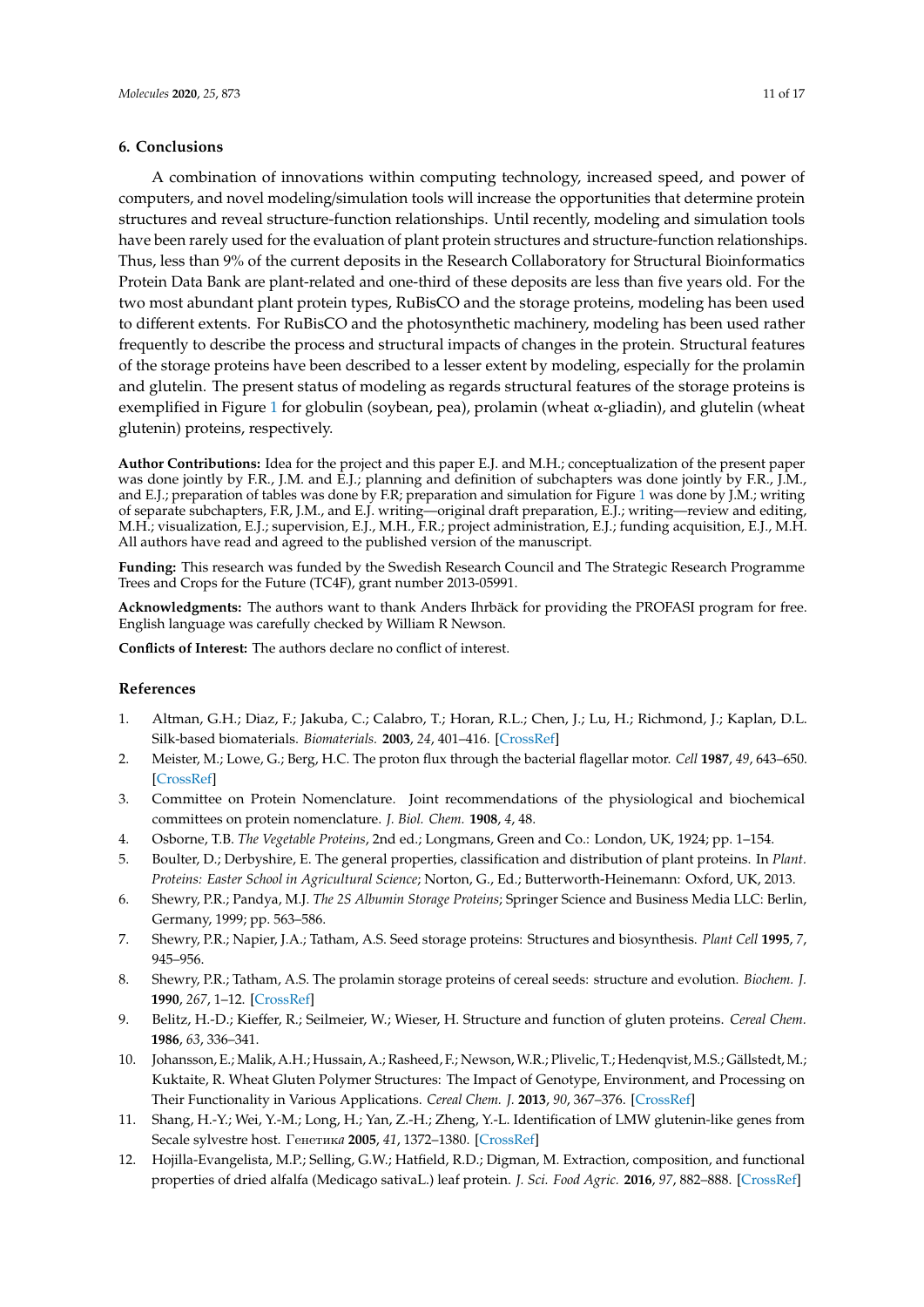- <span id="page-11-0"></span>13. Proteins of the Blood Serum. Encyclopaedia Britannica. Available online: https://[www.britannica.com](https://www.britannica.com/science/protein/Proteins-of-the-blood-serum)/ science/protein/[Proteins-of-the-blood-serum](https://www.britannica.com/science/protein/Proteins-of-the-blood-serum) (accessed on 21 July 2019).
- <span id="page-11-1"></span>14. Rodriguez, P.; Pérez, E.; Romel, G.; Dufor, D. Characterization of the proteins fractions extracted from leaves of *Amaranthus dubius* (*Amaranthus* spp.). *Afr. J. Food Sci.* **2011**, *5*, 417–424.
- <span id="page-11-2"></span>15. Teng, Z.; Wang, Q. Extraction, identification and characterization of the water-insoluble proteins from tobacco biomass. *J. Sci. Food Agric.* **2012**, *92*, 1368–1374. [\[CrossRef\]](http://dx.doi.org/10.1002/jsfa.4708) [\[PubMed\]](http://www.ncbi.nlm.nih.gov/pubmed/22083595)
- <span id="page-11-3"></span>16. Day, P.R. The biology of plant proteins. *Crit. Rev. Food Sci. Nutr.* **1996**, *36*, 39–47. [\[CrossRef\]](http://dx.doi.org/10.1080/10408399609527758) [\[PubMed\]](http://www.ncbi.nlm.nih.gov/pubmed/8959377)
- <span id="page-11-4"></span>17. Krishnan, H.; Coe, E. Seed Storage Proteins. In *Encyclopedia of Genetics*; Elsevier BV: Amsterdam, The Netherlands, 2001; pp. 1782–1787.
- <span id="page-11-5"></span>18. Tabita, F.R.; Hanson, T.; Li, H.; Satagopan, S.; Singh, J.; Chan, S. Function, Structure, and Evolution of the RubisCO-Like Proteins and Their RubisCO Homologs. *Microbiol. Mol. Boil. Rev.* **2007**, *71*, 576–599. [\[CrossRef\]](http://dx.doi.org/10.1128/MMBR.00015-07) [\[PubMed\]](http://www.ncbi.nlm.nih.gov/pubmed/18063718)
- <span id="page-11-6"></span>19. Zayas, J.F. *Functionality of Proteins in Food*; Springer: Berlin/Heidelberg, Germany, 2012; pp. 1–367.
- <span id="page-11-9"></span>20. Day, L. Proteins from land plants—Potential resources for human nutrition and food security. *Trends Food Sci. Technol.* **2013**, *32*, 25–42. [\[CrossRef\]](http://dx.doi.org/10.1016/j.tifs.2013.05.005)
- <span id="page-11-10"></span>21. Barac, M.B.; Pesic, M.; Stanojevic, S.; Kostic, A.; Cabrilo, S. Techno-functional properties of pea (Triticum sativum) protein isolates: A review. *Acta Period. Technol.* **2015**, *46*, 1–18. [\[CrossRef\]](http://dx.doi.org/10.2298/APT1546001B)
- <span id="page-11-7"></span>22. Muneer, F.; Johansson, E.; Hedenqvist, M.S.; Plivelic, T.S.; Markedal, K.E.; Petersen, I.L.; Sørensen, J.C.; Kuktaite, R. The impact of newly produced protein and dietary fiber rich fractions of yellow pea (Pisum sativum L.) on the structure and mechanical properties of pasta-like sheets. *Food Res. Int.* **2018**, *106*, 607–618. [\[CrossRef\]](http://dx.doi.org/10.1016/j.foodres.2018.01.020)
- <span id="page-11-8"></span>23. Gällstedt, M.; Mattozzi, A.; Johansson, E.; Hedenqvist, M.S. Transport and Tensile Properties of Compression-Molded Wheat Gluten Films. *Biomacromolecules* **2004**, *5*, 2020–2028. [\[CrossRef\]](http://dx.doi.org/10.1021/bm040044q)
- 24. Tummala, P.; Liu, W.; Drzal, L.T.; Mohanty, A.K.; Misra, M. Influence of Plasticizers on Thermal and Mechanical Properties and Morphology of Soy-Based Bioplastics. *Ind. Eng. Chem. Res.* **2006**, *45*, 7491–7496. [\[CrossRef\]](http://dx.doi.org/10.1021/ie060439l)
- 25. Newson, W.R.; Kuktaite, R.; Hedenqvist, M.S.; Gällstedt, M.; Johansson, E. Oilseed Meal Based Plastics from Plasticized, Hot Pressed Crambe abyssinica and Brassica carinata Residuals. *J. Am. Oil Chem. Soc.* **2013**, *90*, 1229–1237. [\[CrossRef\]](http://dx.doi.org/10.1007/s11746-013-2261-9)
- 26. Newson, W.R.; Rasheed, F.; Kuktaite, R.; Hedenqvist, M.S.; Gällstedt, M.; Plivelic, T.S.; Johansson, E. Commercial potato protein concentrate as a novel source for thermoformed bio-based plastic films with unusual polymerisation and tensile properties. *RSC Adv.* **2015**, *5*, 32217–32226. [\[CrossRef\]](http://dx.doi.org/10.1039/C5RA00662G)
- <span id="page-11-14"></span>27. Rasheed, F.; Kuktaite, R.; Hedenqvist, M.S.; Gällstedt, M.; Plivelic, T.; Johansson, E. The use of the plant as a "green factory" to produce high strength gluten-based plastics. *Green Chem.* **2016**, *18*, 2782–2792. [\[CrossRef\]](http://dx.doi.org/10.1039/C5GC03111G)
- 28. Wu, Q.; Andersson, R.L.; Holgate, T.; Johansson, E.; Gedde, U.; Olsson, R.T.; Hedenqvist, M.S. Highly porous flame-retardant and sustainable biofoams based on wheat gluten and in situ polymerized silica. *J. Mater. Chem. A* **2014**, *2*, 20996–21009. [\[CrossRef\]](http://dx.doi.org/10.1039/C4TA04787G)
- 29. Wu, Q.; Yu, S.; Kollert, M.; Mtimet, M.; Roth, S.V.; Gedde, U.; Johansson, E.; Olsson, R.T.; Hedenqvist, M.S. Highly Absorbing Antimicrobial Biofoams Based on Wheat Gluten and Its Biohybrids. *ACS Sustain. Chem. Eng.* **2016**, *4*, 2395–2404. [\[CrossRef\]](http://dx.doi.org/10.1021/acssuschemeng.6b00099)
- <span id="page-11-11"></span>30. Capezza, A.J.; Newson, W.R.; Olsson, R.T.; Hedenqvist, M.S.; Johansson, E. Advances in the Use of Protein-Based Materials: Toward Sustainable Naturally Sourced Absorbent Materials. *ACS Sustain. Chem. Eng.* **2019**, *7*, 4532–4547. [\[CrossRef\]](http://dx.doi.org/10.1021/acssuschemeng.8b05400)
- <span id="page-11-12"></span>31. Kuktaite, R.; Plivelic, T.S.; Cerenius, Y.; Hedenqvist, M.S.; Gällstedt, M.; Marttila, S.; Ignell, R.; Popineau, Y.; Tranquet, O.; Shewry, P.R.; et al. Structure and Morphology of Wheat Gluten Films: From Polymeric Protein Aggregates toward Superstructure Arrangements. *Biomacromolecules* **2011**, *12*, 1438–1448. [\[CrossRef\]](http://dx.doi.org/10.1021/bm200009h)
- 32. Rasheed, F.; Hedenqvist, M.S.; Kuktaite, R.; Plivelic, T.S.; Gällstedt, M.; Johansson, E. Mild gluten separation–A non-destructive approach to fine tune structure and mechanical behaviour of wheat gluten films. *Ind. Crop. Prod.* **2015**, *73*, 90–98. [\[CrossRef\]](http://dx.doi.org/10.1016/j.indcrop.2015.04.007)
- <span id="page-11-13"></span>33. Rasheed, F.; Newson, W.R.; Plivelic, T.S.; Kuktaite, R.; Hedenqvist, M.S.; Gällstedt, M.; Johansson, E. Macromolecular changes and nano-structural arrangements in gliadin and glutenin films upon chemical modification. *Int. J. Boil. Macromol.* **2015**, *79*, 151–159. [\[CrossRef\]](http://dx.doi.org/10.1016/j.ijbiomac.2015.04.033)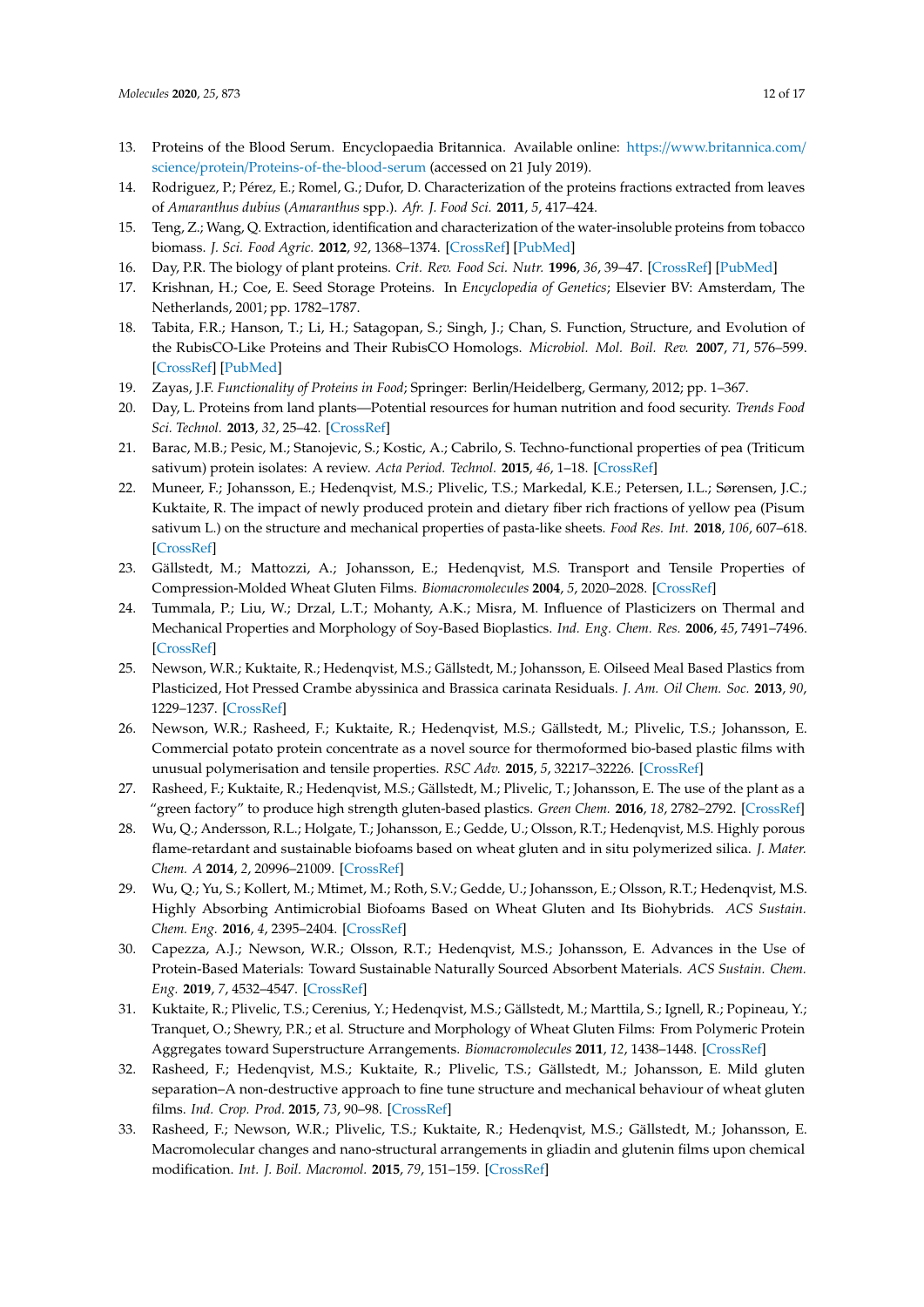- <span id="page-12-0"></span>34. Rasheed, F.; Plivelic, T.S.; Kuktaite, R.; Hedenqvist, M.S.; Johansson, E. Unraveling the Structural Puzzle of the Giant Glutenin Polymer—An Interplay between Protein Polymerization, Nanomorphology, and Functional Properties in Bioplastic Films. *ACS Omega* **2018**, *3*, 5584–5592. [\[CrossRef\]](http://dx.doi.org/10.1021/acsomega.7b02081)
- <span id="page-12-1"></span>35. Muneer, F.; Johansson, E.; Hedenqvist, M.S.; Plivelic, T.S.; Kuktaite, R. Impact of pH Modification on Protein Polymerization and Structure–Function Relationships in Potato Protein and Wheat Gluten Composites. *Int. J. Mol. Sci.* **2018**, *20*, 58. [\[CrossRef\]](http://dx.doi.org/10.3390/ijms20010058)
- 36. Capezza, A.J.; Wu, Q.; Newson, W.R.; Olsson, R.T.; Espuche, E.; Johansson, E.; Hedenqvist, M.S. Superabsorbent and Fully Biobased Protein Foams with a Natural Cross-Linker and Cellulose Nanofibers. *ACS Omega* **2019**, *4*, 18257–18267. [\[CrossRef\]](http://dx.doi.org/10.1021/acsomega.9b02271)
- <span id="page-12-2"></span>37. Capezza, A.J.; Glad, D.; Özeren, H.D.; Newson, W.R.; Olsson, R.T.; Johansson, E.; Hedenqvist, M.S. Novel sustainable super absorbents: A one-pot method for functionalization of side-stream potato proteins. *ACS Sust. Chem. Eng.* **2019**, *7*, 17845–17854. [\[CrossRef\]](http://dx.doi.org/10.1021/acssuschemeng.9b04352)
- <span id="page-12-3"></span>38. Rasheed, F.; Newson, W.R.; Plivelic, T.S.; Kuktaite, R.; Hedenqvist, M.S.; Gällstedt, M.; Johansson, E. Structural architecture and solubility of native and modified gliadin and glutenin proteins: non-crystalline molecular and atomic organization. *RSC Adv.* **2014**, *4*, 2051–2060. [\[CrossRef\]](http://dx.doi.org/10.1039/C3RA45522J)
- <span id="page-12-4"></span>39. RCSB PDF-101. Metods for Determining Atomic Structures. Available online: https://[pdb101.rcsb.org](https://pdb101.rcsb.org/learn/guide-to-understanding-pdb-data/methods-for-determining-structure)/learn/ guide-to-understanding-pdb-data/[methods-for-determining-structure](https://pdb101.rcsb.org/learn/guide-to-understanding-pdb-data/methods-for-determining-structure) (accessed on 12 February 2020).
- <span id="page-12-5"></span>40. Jothi, A. Principles, challenges and advances in ab initio protein structure prediction. *Protein Pept. Lett.* **2012**, *19*, 1194–1204. [\[CrossRef\]](http://dx.doi.org/10.2174/092986612803217015) [\[PubMed\]](http://www.ncbi.nlm.nih.gov/pubmed/22587787)
- <span id="page-12-6"></span>41. Lee, J.; Wu, S.; Zhang, Y. Ab Initio protein structure prediction. In *From Protein Structure to Function with Bioinformatics*; Rigden, D.J., Ed.; Springer: Dordrecht, The Netherlands, 2009.
- <span id="page-12-7"></span>42. Ulmschneider, J.P.; Ulmschneider, M.B.; Di Nola, A. Monte Carlo vs Molecular Dynamics for All-Atom Polypeptide Folding Simulations. *J. Phys. Chem. B* **2006**, *110*, 16733–16742. [\[CrossRef\]](http://dx.doi.org/10.1021/jp061619b)
- <span id="page-12-8"></span>43. Earl, D.J.; Deem, M.W. Monte Carlo simulations. In *Molecular Modelling of Protein*; Kukol, A., Ed.; Humana Press, Springer: Oviedo, Spain, 2008.
- <span id="page-12-9"></span>44. Bürgi, R.; Kollman, P.A.; Van Gunsteren, W.F. Simulating proteins at constant pH: An approach combining molecular dynamics and Monte Carlo simulation. *Proteins: Struct. Funct. Bioinform.* **2002**, *47*, 469–480. [\[CrossRef\]](http://dx.doi.org/10.1002/prot.10046)
- <span id="page-12-10"></span>45. Al Quraishi, M. Protein-structure prediction gets real. *Nature* **2019**, *577*, 627. [\[CrossRef\]](http://dx.doi.org/10.1038/d41586-019-03951-0)
- <span id="page-12-11"></span>46. AlQuraishi, M. AlphaFold at CASP13. *Bioinform.* **2019**, *35*, 4862–4865. [\[CrossRef\]](http://dx.doi.org/10.1093/bioinformatics/btz422)
- <span id="page-12-12"></span>47. Wei, G.-W. Protein structure prediction beyond AlphaFold. *Nat. Mach. Intell.* **2019**, *1*, 336–337. [\[CrossRef\]](http://dx.doi.org/10.1038/s42256-019-0086-4)
- <span id="page-12-13"></span>48. Sato, C.; Mio, K.; Kawata, M.; Ogura, T. 3D structure determination of protein using TEM single particle analysis. *Microscopy* **2014**, *63*, i9–i10. [\[CrossRef\]](http://dx.doi.org/10.1093/jmicro/dfu074)
- <span id="page-12-14"></span>49. Murata, K.; Wolf, M. Cryo-electron microscopy for structural analysis of dynamic biological macromolecules. *Biochim. et Biophys. Acta (BBA) Gen. Subj.* **2018**, *1862*, 324–334. [\[CrossRef\]](http://dx.doi.org/10.1016/j.bbagen.2017.07.020)
- <span id="page-12-15"></span>50. Lidke, D.S.; Lidke, K.A. Advances in high-resolution imaging–techniques for three-dimensional imaging of cellular structures. *J. Cell Sci.* **2012**, *125*, 2571–2580. [\[CrossRef\]](http://dx.doi.org/10.1242/jcs.090027) [\[PubMed\]](http://www.ncbi.nlm.nih.gov/pubmed/22685332)
- <span id="page-12-16"></span>51. Longchamp, J.-N.; Rauschenbach, S.; Abb, S.; Escher, C.; Latychevskaia, T.; Kern, K.; Fink, H.-W. Imaging proteins at the single-molecule level. *Proc. Natl. Acad. Sci. USA* **2017**, *114*, 1474–1479. [\[CrossRef\]](http://dx.doi.org/10.1073/pnas.1614519114) [\[PubMed\]](http://www.ncbi.nlm.nih.gov/pubmed/28087691)
- <span id="page-12-17"></span>52. Cavalli, A.; Salvatella, X.; Dobson, C.M.; Vendruscolo, M. Protein structure determination from NMR chemical shifts. *Proc. Natl. Acad. Sci. USA* **2007**, *104*, 9615–9620. [\[CrossRef\]](http://dx.doi.org/10.1073/pnas.0610313104)
- <span id="page-12-18"></span>53. Kikhney, A.G.; Svergun, D.I. A practical guide to small angle X-ray scattering (SAXS) of flexible and intrinsically disordered proteins. *FEBS Lett.* **2015**, *589*, 2570–2577. [\[CrossRef\]](http://dx.doi.org/10.1016/j.febslet.2015.08.027) [\[PubMed\]](http://www.ncbi.nlm.nih.gov/pubmed/26320411)
- <span id="page-12-19"></span>54. Makowski, L. Characterization of proteins with wide-angle X-ray solution scattering (WAXS). *J. Struct. Funct. Genom.* **2010**, *11*, 9–19. [\[CrossRef\]](http://dx.doi.org/10.1007/s10969-009-9075-x)
- <span id="page-12-20"></span>55. Wei, W.; Hu, W.; Zhang, X.-Y.; Zhang, F.-P.; Sun, S.-Q.; Liu, Y.; Xu, F. Analysis of protein structure changes and quality regulation of surimi during gelation based on infrared spectroscopy and microscopic imaging. *Sci. Rep.* **2018**, *8*, 5566. [\[CrossRef\]](http://dx.doi.org/10.1038/s41598-018-23645-3)
- <span id="page-12-21"></span>56. Parker, M.W. Protein Structure from X-Ray Diffraction. *J. Boil. Phys.* **2003**, *29*, 341–362. [\[CrossRef\]](http://dx.doi.org/10.1023/A:1027310719146) [\[PubMed\]](http://www.ncbi.nlm.nih.gov/pubmed/23345855)
- <span id="page-12-22"></span>57. RCSB Protein Data Bank. Available online: https://[www.rcsb.org](https://www.rcsb.org/pdb/home/sitemap.do)/pdb/home/sitemap.do (accessed on 20 July 2019).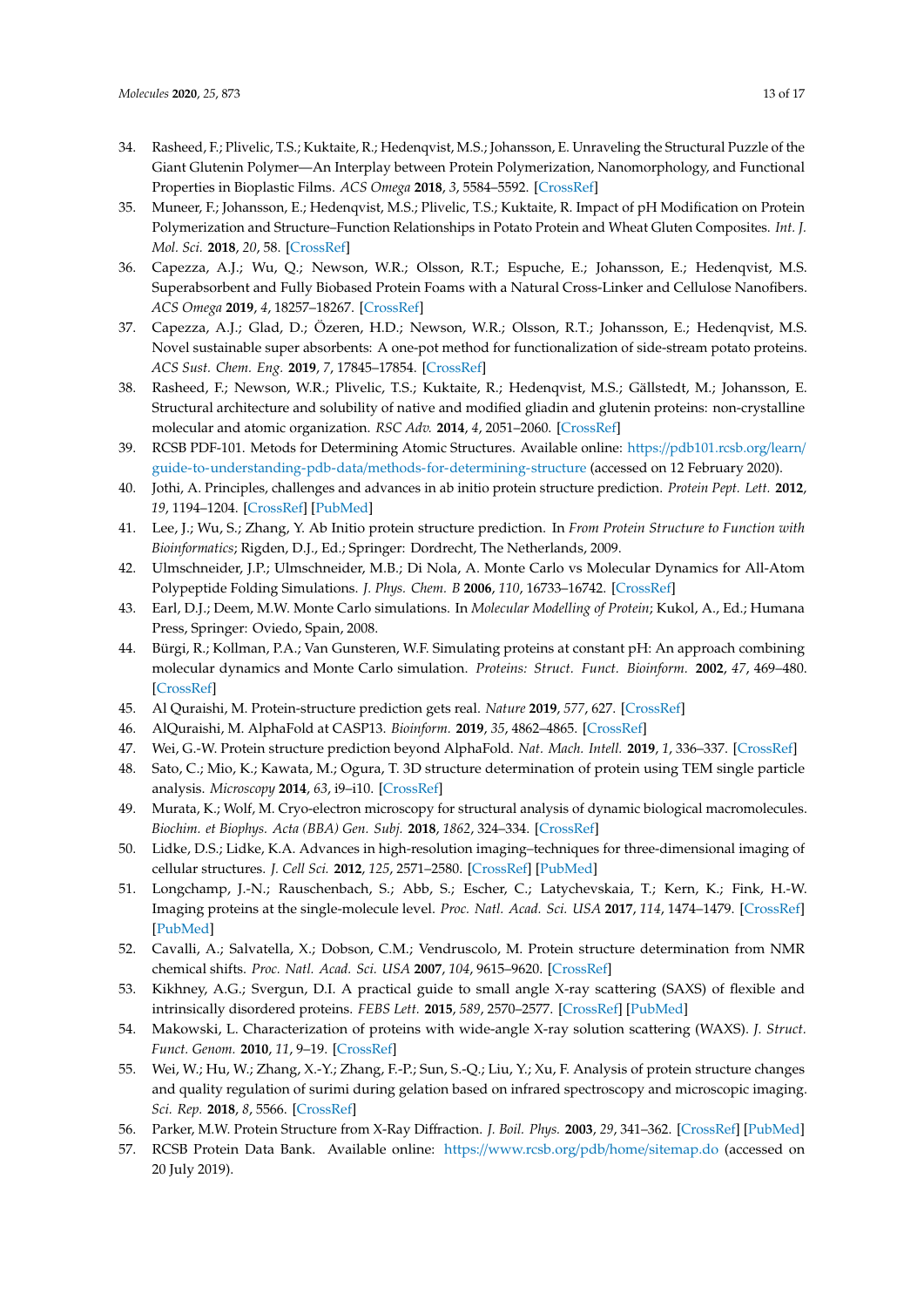- <span id="page-13-0"></span>58. Schulten, K.; Tesch, M. Coupling of protein motion to electron transfer: Molecular dynamics and stochastic quantum mechanics study of photosynthetic reaction centers. *Chem. Phys.* **1991**, *158*, 421–446. [\[CrossRef\]](http://dx.doi.org/10.1016/0301-0104(91)87081-6)
- <span id="page-13-1"></span>59. Wang, H.; Lin, S.; Allen, J.; Williams, J.C.; Blankert, S.; Laser, C.; Woodbury, N.W. Protein Dynamics Control the Kinetics of Initial Electron Transfer in Photosynthesis. *Science* **2007**, *316*, 747–750. [\[CrossRef\]](http://dx.doi.org/10.1126/science.1140030) [\[PubMed\]](http://www.ncbi.nlm.nih.gov/pubmed/17478721)
- <span id="page-13-2"></span>60. Blumberger, J. Recent Advances in the Theory and Molecular Simulation of Biological Electron Transfer Reactions. *Chem. Rev.* **2015**, *115*, 11191–11238. [\[CrossRef\]](http://dx.doi.org/10.1021/acs.chemrev.5b00298)
- <span id="page-13-3"></span>61. Blumberger, J. Electron transfer and transport through multi-heme proteins: recent progress and future directions. *Curr. Opin. Chem. Boil.* **2018**, *47*, 24–31. [\[CrossRef\]](http://dx.doi.org/10.1016/j.cbpa.2018.06.021) [\[PubMed\]](http://www.ncbi.nlm.nih.gov/pubmed/30015233)
- <span id="page-13-4"></span>62. Spreitzer, R.J.; Salvucci, M.E. RuBisCO: Structure, regulatory interactions, and possibilities for a better enzyme. *Ann. Rev. Plant. Biol.* **2002**, *53*, 449–475. [\[CrossRef\]](http://dx.doi.org/10.1146/annurev.arplant.53.100301.135233) [\[PubMed\]](http://www.ncbi.nlm.nih.gov/pubmed/12221984)
- <span id="page-13-5"></span>63. Van Lun, M.; van der Spoel, D.; Andersson, I. Subunig interface dynamics in hexadecameric Ru BisCO. *J. Mol. Biol.* **2011**, *411*, 1083–1098. [\[CrossRef\]](http://dx.doi.org/10.1016/j.jmb.2011.06.052) [\[PubMed\]](http://www.ncbi.nlm.nih.gov/pubmed/21745478)
- <span id="page-13-6"></span>64. Sanbonmatsu, K.Y. Computational studies of molecular machines: the ribosome. *Curr. Opin. Struct. Boil.* **2012**, *22*, 168–174. [\[CrossRef\]](http://dx.doi.org/10.1016/j.sbi.2012.01.008) [\[PubMed\]](http://www.ncbi.nlm.nih.gov/pubmed/22336622)
- <span id="page-13-7"></span>65. Perilla, J.R.; Goh, B.C.; Cassidy, C.K.; Liu, B.; Bernardi, R.C.; Rudack, T.; Yu, H.; Wu, Z.; Schulten, K. Molecular dynamics simulations of large macromolecular complexes. *Curr. Opin. Struct. Boil.* **2015**, *31*, 64–74. [\[CrossRef\]](http://dx.doi.org/10.1016/j.sbi.2015.03.007)
- <span id="page-13-8"></span>66. Schallau, K.; Junker, B.H. Simulating Plant Metabolic Pathways with Enzyme-Kinetic Models1. *Plant Physiol.* **2010**, *152*, 1763–1771. [\[CrossRef\]](http://dx.doi.org/10.1104/pp.109.149237)
- <span id="page-13-9"></span>67. Awasthi, M.; Jaiswal, N.; Singh, S.; Pandey, V.; Dwivedi, U.N. Molecular docking and dynamics simulation analyses unraveling the differential enzymatic catalysis by plant and fungal laccases with respect to lignin biosynthesis and degradation. *J. Biomol. Struct. Dyn.* **2014**, *33*, 1–15. [\[CrossRef\]](http://dx.doi.org/10.1080/07391102.2014.975282)
- <span id="page-13-10"></span>68. Rambal, S. The differential role of mechanisms for drought resistance in a Mediterranean evergreen shrub: a simulation approach. *Plant Cell Environ.* **1993**, *16*, 35–44. [\[CrossRef\]](http://dx.doi.org/10.1111/j.1365-3040.1993.tb00842.x)
- 69. Stone, J.M.; Heard, J.E.; Asai, T.; Ausubel, F. Simulation of Fungal-Mediated Cell Death by Fumonisin B1 and Selection of Fumonisin B1–Resistant (fbr) Arabidopsis Mutants. *Plant Cell* **2000**, *12*, 1811–1822.
- 70. Letort, V.; Mahe, P.; Cournède, P.H.; de Reffye, P.; Courtois, B. Plant growth models: Simulation of quantitative trait loci detection for model parameters and application to potential yield optimization. *Ann. Bot.* **2008**, *101*, 1243–1254. [\[CrossRef\]](http://dx.doi.org/10.1093/aob/mcm197)
- <span id="page-13-11"></span>71. Lannou, C.; Vallavieille-Pope, C.; Biass, C.; Goyeau, H. The Efficacy of Mixtures of Susceptible and Resistant Hosts to Two Wheat Rusts of Different Lesion Size: Controlled Condition Experiments and Computerized Simulations. *J. Phytopathol.* **1994**, *140*, 227–237. [\[CrossRef\]](http://dx.doi.org/10.1111/j.1439-0434.1994.tb04812.x)
- <span id="page-13-12"></span>72. Zhu, X.-L.; Zhang, L.; Chen, Q.; Wan, J.; Yang, G.-F. Interactions of Aryloxyphenoxypropionic Acids with Sensitive and Resistant Acetyl-Coenzyme A Carboxylase by Homology Modeling and Molecular Dynamic Simulations. *J. Chem. Inf. Model.* **2006**, *46*, 1819–1826. [\[CrossRef\]](http://dx.doi.org/10.1021/ci0600307)
- <span id="page-13-13"></span>73. Dehury, B.; Sahu, M.; Sarma, K.; Sahu, J.; Sen, P.; Modi, M.; Sharma, G.D.; Choudhury, M.D.; Barooah, M. Molecular Phylogeny, Homology Modeling, and Molecular Dynamics Simulation of Race-Specific Bacterial Blight Disease Resistance Protein (xa5) of Rice: A Comparative Agriproteomics Approach. *OMICS: A J. Integr. Boil.* **2013**, *17*, 423–438. [\[CrossRef\]](http://dx.doi.org/10.1089/omi.2012.0131) [\[PubMed\]](http://www.ncbi.nlm.nih.gov/pubmed/23758479)
- <span id="page-13-14"></span>74. Mari, A. When does a protein become an allergen? Searching for a dynamic definition based on most advanced technology tools. *Clin. Exp. Allergy* **2008**, *38*, 1089–1094. [\[CrossRef\]](http://dx.doi.org/10.1111/j.1365-2222.2008.03011.x) [\[PubMed\]](http://www.ncbi.nlm.nih.gov/pubmed/18477011)
- <span id="page-13-15"></span>75. Breiteneder, H.; Radauer, C. A classification of plant food allergens. *J. Allergy Clin. Immunol.* **2004**, *113*, 821–830. [\[CrossRef\]](http://dx.doi.org/10.1016/j.jaci.2004.01.779)
- <span id="page-13-16"></span>76. Jimenez-Lopez, J.C.; Kotchoni, S.O.; Rodriguez-García, M.I.; Alche, J.D.D. Structure and functional features of olive pollen pectin methylesterase using homology modeling and molecular docking methods. *J. Mol. Model.* **2012**, *18*, 4965–4984. [\[CrossRef\]](http://dx.doi.org/10.1007/s00894-012-1492-2)
- <span id="page-13-17"></span>77. Pedraza, M.; Becerril-Luján, B.; Agundis, C.; Dominguez-Ramirez, L.; Pereyra, A.; Riaño-Umbarila, L.; Rodriguez-Romero, A. Analysis of B-cell epitopes from the allergen Hev b 6.02 revealed by using blocking antibodies. *Mol. Immunol.* **2009**, *46*, 668–676. [\[CrossRef\]](http://dx.doi.org/10.1016/j.molimm.2008.08.282)
- <span id="page-13-18"></span>78. Pasquato, N.; Berni, R.; Folli, C.; Folloni, S.; Cianci, M.; Pantano, S.; Helliwell, J.R.; Zanotti, G. Crystal Structure of Peach Pru p 3, the Prototypic Member of the Family of Plant Non-specific Lipid Transfer Protein Pan-allergens. *J. Mol. Boil.* **2006**, *356*, 684–694. [\[CrossRef\]](http://dx.doi.org/10.1016/j.jmb.2005.11.063)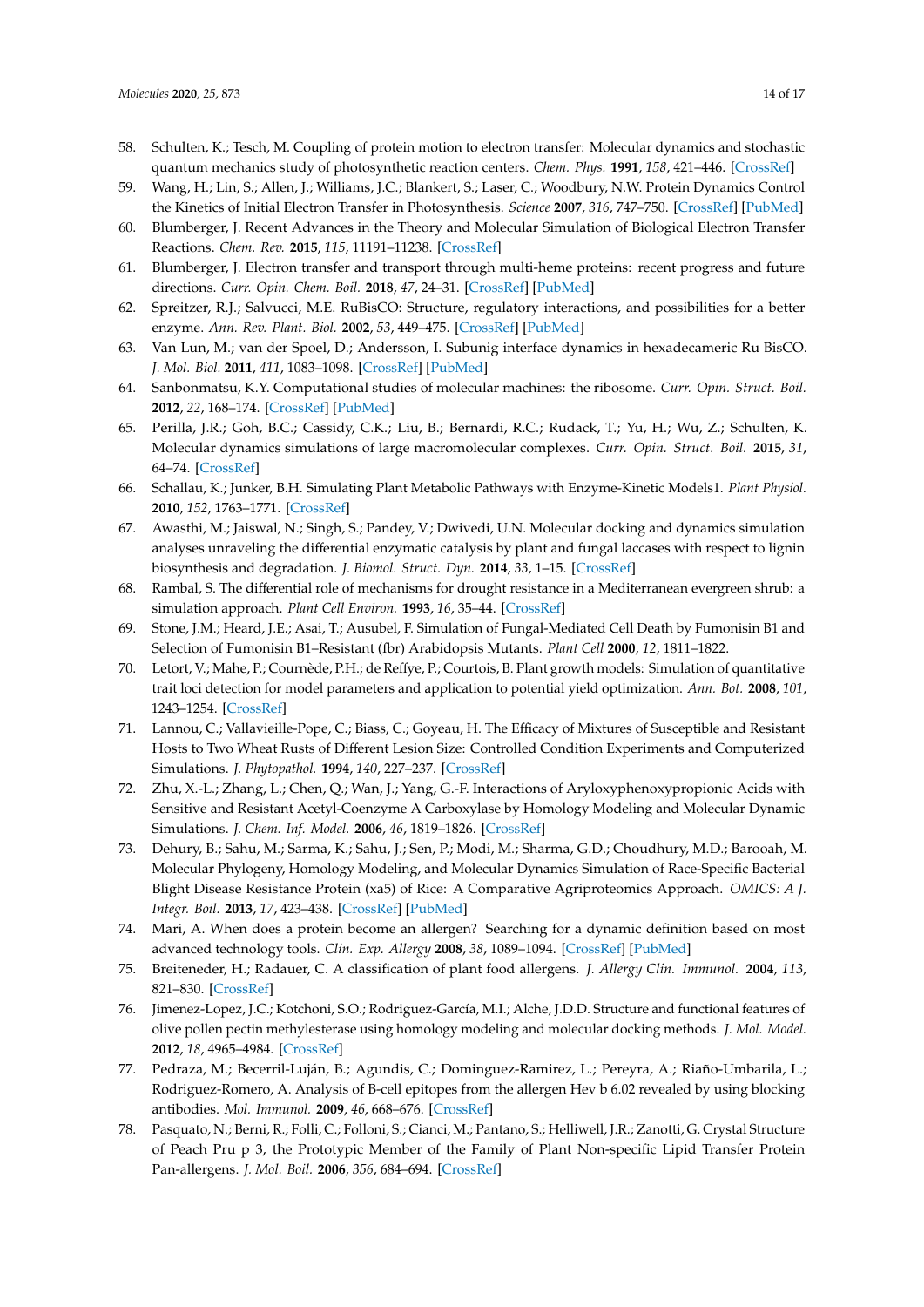- 79. Rundqvist, L.; Tengel, T.; Zdunek, J.; Björn, E.; Schleucher, J.; Alcocer, M.; Larsson, G. Solution Structure, Copper Binding and Backbone Dynamics of Recombinant Ber e 1–The Major Allergen from Brazil Nut. *PLoS ONE* **2012**, *7*, e46435. [\[CrossRef\]](http://dx.doi.org/10.1371/journal.pone.0046435)
- <span id="page-14-0"></span>80. Grutsch, S.; Fuchs, J.E.; Freier, R.; Kofler, S.; Bibi, M.; Asam, C.; Wallner, M.; Ferreira, F.; Brandstetter, H.; Liedl, K.R.; et al. Ligand Binding Modulates the Structural Dynamics and Compactness of the Major Birch Pollen Allergen. *Biophys. J.* **2014**, *107*, 2972–2981. [\[CrossRef\]](http://dx.doi.org/10.1016/j.bpj.2014.10.062)
- <span id="page-14-1"></span>81. Hung, L.-W.; Kohmura, M.; Ariyoshi, Y.; Kim, S.-H. Structural differences in D and L-monellin in the crystals of racemix mixture. *J. Mol. Biol.* **1999**, *285*, 311–321. [\[CrossRef\]](http://dx.doi.org/10.1006/jmbi.1998.2308) [\[PubMed\]](http://www.ncbi.nlm.nih.gov/pubmed/9878408)
- <span id="page-14-2"></span>82. Paladino, A.; Costantini, S.; Colonna, G.; Facchiano, A. Molecular modelling of miraculin: Structural analyses and functional hypotheses. *Biochem. Biophys. Res. Commun.* **2008**, *367*, 26–32. [\[CrossRef\]](http://dx.doi.org/10.1016/j.bbrc.2007.12.102) [\[PubMed\]](http://www.ncbi.nlm.nih.gov/pubmed/18158914)
- <span id="page-14-3"></span>83. Assadi-Porter, F.; Tonelli, M.; Radek, J.T.; Cornilescu, C.C.; Markley, J.L. How sweet is it: Detailed molecular and functional studies on Brazzein, a sweet protein and its analogs. *ACS Symp. Ser.* **2008**, *979*, 560–572.
- <span id="page-14-4"></span>84. Rega, M.F.; Di Monaco, R.; Leone, S.; Donnarumma, F.; Spadaccini, R.; Cavella, S.; Picone, D. Design of sweet protein based sweeteners: Hints from structure–function relationships. *Food Chem.* **2015**, *173*, 1179–1186. [\[CrossRef\]](http://dx.doi.org/10.1016/j.foodchem.2014.10.151)
- <span id="page-14-5"></span>85. Staswick, P.E. Storage proteins of vegetative plant tissues. Ann. Rev. Plant. Physiol Plant. *Mol. Biol.* **1994**, *45*, 303–322.
- <span id="page-14-6"></span>86. Das, O.; Rasheed, F.; Kim, N.K.; Johansson, E.; Capezza, A.J.; Kalamkarov, A.L.; Hedenqvist, M.S. The development of fire and microbe resistant sustainable gluten plastics. *J. Clean. Prod.* **2019**, *222*, 163–173. [\[CrossRef\]](http://dx.doi.org/10.1016/j.jclepro.2019.03.032)
- 87. Ceresino, E.B.; Kuktaite, R.; Sato, H.H.; Hedenqvist, M.S.; Johansson, E. Impact of gluten separation process and transglutaminase source on gluten based dough properties. *Food Hydrocoll.* **2019**, *87*, 661–669. [\[CrossRef\]](http://dx.doi.org/10.1016/j.foodhyd.2018.08.035)
- 88. Alander, B.; Capezza, A.; Wu, Q.; Johansson, E.; Olsson, R.; Hedenqvist, M.S. A facile way of making inexpensive rigid and soft protein biofoams with rapid liquid absorption. *Ind. Crop. Prod.* **2018**, *119*, 41–48. [\[CrossRef\]](http://dx.doi.org/10.1016/j.indcrop.2018.03.069)
- <span id="page-14-7"></span>89. Wu, Q.; Rabu, J.; Goulin, K.; Sainlaud, C.; Chen, F.; Johansson, E.; Olsson, R.; Hedenqvist, M. Flexible strength-improved and crack-resistant biocomposites based on plasticised wheat gluten reinforced with a flax-fibre-weave. *Compos. Part A: Appl. Sci. Manuf.* **2017**, *94*, 61–69. [\[CrossRef\]](http://dx.doi.org/10.1016/j.compositesa.2016.12.016)
- <span id="page-14-8"></span>90. Marla, S.; Bharatiya, D.; Bala, M.; Singh, V.; Kumar, A. Classification of rice seed storage proteins using neural netoworks. *J. Plant Biochem. Biophy.* **2010**, *19*, 123–126.
- <span id="page-14-9"></span>91. Radhika, V.; Sree Hari Rao, V. Computational approaches for the classification of seed storage proteins. *J. Food Sci. Technol.* **2015**, *52*, 4246–4255. [\[CrossRef\]](http://dx.doi.org/10.1007/s13197-014-1500-x) [\[PubMed\]](http://www.ncbi.nlm.nih.gov/pubmed/26139889)
- <span id="page-14-10"></span>92. McCoy, A.J.; A Kortt, A. The 1.8 Å crystal structure of winged bean albumin 1, the major albumin from Psophocarpus tetragonolobus (L.) DC 1 1Edited by K. Nagai. *J. Mol. Boil.* **1997**, *269*, 881–891. [\[CrossRef\]](http://dx.doi.org/10.1006/jmbi.1997.1067) [\[PubMed\]](http://www.ncbi.nlm.nih.gov/pubmed/9223648)
- <span id="page-14-14"></span>93. Hennig, M.; Schlesier, B.; Dauter, Z.; Pfeffer, S.; Betzel, C.; Hohne, W.E.; Wilson, K.S. A tim barrel protein without enzymatic-activity—Crystal-structure of Narbonin at 1.8-Angstrom resolution. *Febs. Lett.* **1992**, *306*, 80–84. [\[CrossRef\]](http://dx.doi.org/10.1016/0014-5793(92)80842-5)
- <span id="page-14-17"></span>94. Hennig, M.; Schlesier, B. Crystallization of seed globulins from legumes. *Acta Crystallogr. Sect. D Boil. Crystallogr.* **1994**, *50*, 627–631. [\[CrossRef\]](http://dx.doi.org/10.1107/S0907444994002738)
- 95. Ko, T.P.; Ng, J.D.; McPherson, A. The three-dimensional structure of canavalin from jack bean (Canavalia ensiformis). *Plant Physiol.* **1993**, *101*, 729–744. [\[CrossRef\]](http://dx.doi.org/10.1104/pp.101.3.729)
- <span id="page-14-15"></span>96. Lawrence, M.C.; Izard, T.; Beuchat, M.; Blagrove, R.J.; Colman, P.M. Structure of phaseoilin at 2.2 Å resolution: Implications for a common vicilin/legumin structure and the genetic engineering of seed storage proteins. *J. Mol. Biol.* **1994**, *238*, 748–776. [\[CrossRef\]](http://dx.doi.org/10.1006/jmbi.1994.1333)
- <span id="page-14-16"></span>97. Warwicker, J.; Connor, J. A model for vicilin solubility at mild acidic pH, based on homology modelling and electrostatics calculations. *Protein Eng. Des. Sel.* **1995**, *8*, 1243–1251. [\[CrossRef\]](http://dx.doi.org/10.1093/protein/8.12.1243)
- <span id="page-14-11"></span>98. Withana-Gamage, T.S.; Hegedus, D.D.; Qiu, X.; Wanasundara, J. In Silico Homology Modeling To Predict Functional Properties of Cruciferin. *J. Agric. Food Chem.* **2011**, *59*, 12925–12938. [\[CrossRef\]](http://dx.doi.org/10.1021/jf201979a)
- <span id="page-14-12"></span>99. Dahesh, M.; Banc, A.; Duri, A.; Morel, M.-H.; Ramos, L. Polymeric Assembly of Gluten Proteins in an Aqueous Ethanol Solvent. *J. Phys. Chem. B* **2014**, *118*, 11065–11076. [\[CrossRef\]](http://dx.doi.org/10.1021/jp5047134)
- <span id="page-14-13"></span>100. Ullsten, N.H.; Gällstedt, M.; Johansson, E.; Gräslund, A.; Hedenqvist, M.S. Enlarged processing window of plasticised wheat gluten using salisylic acid. *Biomacromolecules* **2006**, *7*, 771–776. [\[CrossRef\]](http://dx.doi.org/10.1021/bm050822u)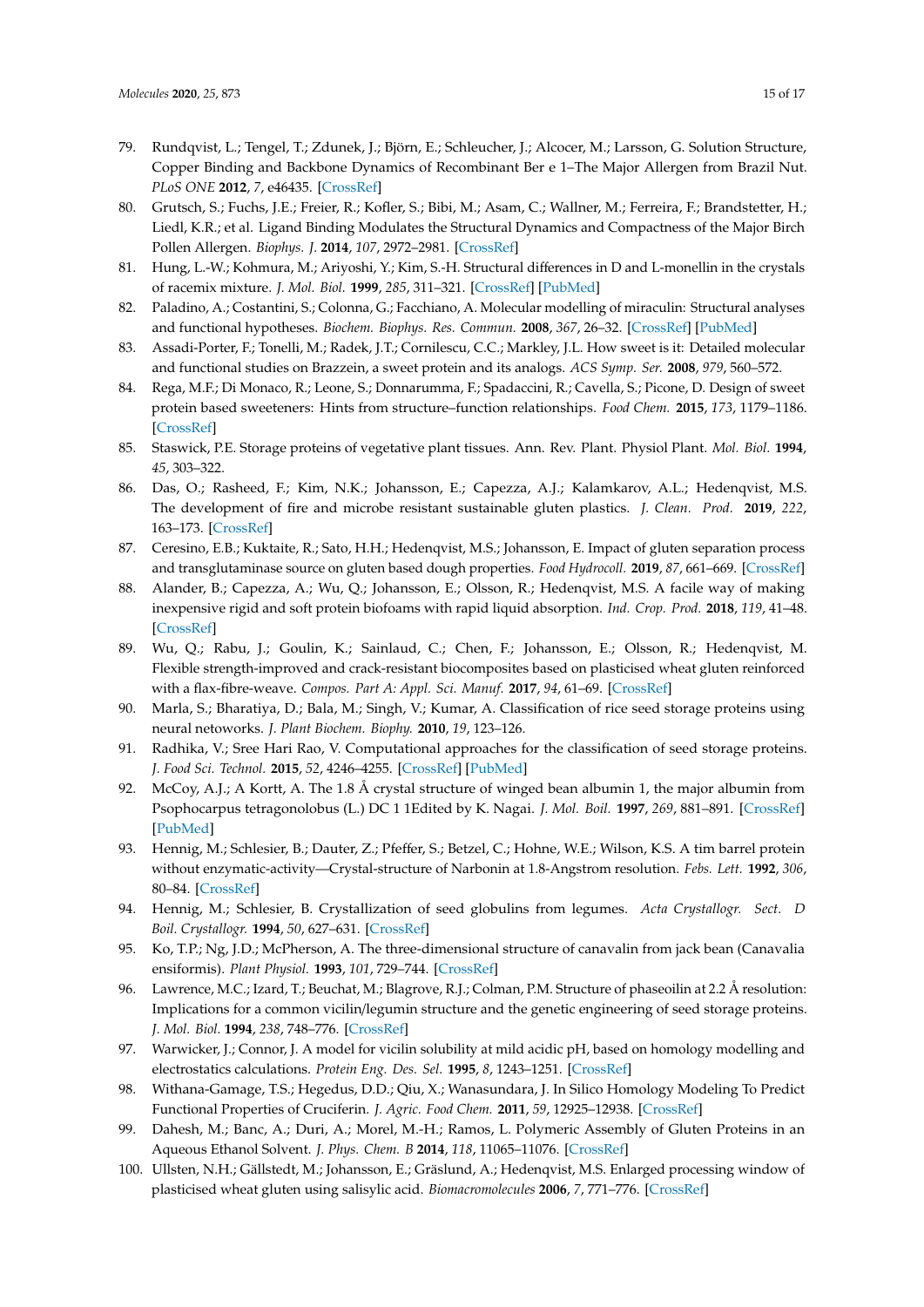- 101. Olabarrieta, I.; Cho, S.-W.; Gällstedt, M.; Sarasua, J.-R.; Johansson, E.; Hedenqvist, M.S. Aging Properties of Films of Plasticized Vital Wheat Gluten Cast from Acidic and Basic Solutions. *Biomacromolecules* **2006**, *7*, 1657–1664. [\[CrossRef\]](http://dx.doi.org/10.1021/bm0600973) [\[PubMed\]](http://www.ncbi.nlm.nih.gov/pubmed/16677051)
- 102. Ullsten, N.H.; Gällstedt, M.; Cho, S.W.; Spencer, G.; Johansson, E.; Hedenqvist, M.S. Properties of extruded vital wheat gluten sheets with sodium hydroxide and salisylic acid. *Biomacromolecules* **2009**, *10*, 479–488. [\[CrossRef\]](http://dx.doi.org/10.1021/bm800691h) [\[PubMed\]](http://www.ncbi.nlm.nih.gov/pubmed/19178277)
- <span id="page-15-1"></span>103. Sato, N.; Matsumiya, A.; Higashino, Y.; Funaki, S.; Kitao, Y.; Oba, Y.; Inoue, R.; Arisaka, F.; Sugiyama, M.; Urade, R. Molecular Assembly of Wheat Gliadins into Nanostructures: A Small-Angle X-ray Scattering Study of Gliadins in Distilled Water over a Wide Concentration Range. *J. Agric. Food Chem.* **2015**, *63*, 8715–8721. [\[CrossRef\]](http://dx.doi.org/10.1021/acs.jafc.5b02902) [\[PubMed\]](http://www.ncbi.nlm.nih.gov/pubmed/26365302)
- <span id="page-15-0"></span>104. Shewry, P.R.; Casey, R. *Seed Proteins*; Springer Science and Business Media LLC: Berlin, Germany, 1999; pp. 1–10.
- <span id="page-15-2"></span>105. Herrera, M.; Vazquez, D.; Geisler, R.; Drechsler, M.; Hertle, Y.; Hellweg, T.; Dodero, V.I. Insights into gliadin supramolecular organization at digestive pH 3.0. *Colloids Surfaces B: Biointerfaces* **2018**, *165*, 363–370. [\[CrossRef\]](http://dx.doi.org/10.1016/j.colsurfb.2018.02.053)
- <span id="page-15-3"></span>106. Rocha, A.J.; Sousa, B.L.; Girão, M.S.; Barroso-Neto, I.L.; Monteiro-Júnior, J.E.; Oliveira, J.T.; Nagano, C.S.; Carneiro, R.F.; Monteiro-Moreira, A.C.; Rocha, B.A.M.; et al. Cloning of cDNA sequences encoding cowpea (Vigna unguiculata) vicilins: Computational simulations suggest a binding mode of cowpea vicilins to chitin oligomers. *Int. J. Boil. Macromol.* **2018**, *117*, 565–573. [\[CrossRef\]](http://dx.doi.org/10.1016/j.ijbiomac.2018.05.197)
- <span id="page-15-4"></span>107. Yoshizawa, T.; Shimizu, T.; Yamabe, M.; Taichi, M.; Nishiuchi, Y.; Shichijo, N.; Unzai, S.; Hirano, H.; Sato, M.; Hashimoto, H. Crystal structure of basic 7S globulin, a xyloglucan-specific endo-β-1,4-glucanase inhibitor protein-like protein from soybean lacking inhibitory activity against endo-β-glucanase. *FEBS J.* **2011**, *278*, 1944–1954. [\[CrossRef\]](http://dx.doi.org/10.1111/j.1742-4658.2011.08111.x)
- <span id="page-15-5"></span>108. Tandang-Silvas, M.R.G.; Fukuda, T.; Fukuda, C.; Prak, K.; Cabanos, C.; Kimura, A.; Itoh, T.; Mikami, B.; Utsumi, S.; Maruyama, N. Conservation and divergence on plant seed 11S globulins based on crystal structures. *Biochim. et Biophys. Acta (BBA) Proteins Proteom.* **2010**, *1804*, 1432–1442. [\[CrossRef\]](http://dx.doi.org/10.1016/j.bbapap.2010.02.016)
- <span id="page-15-6"></span>109. Kuktaite, R.; Larsson, H.; Johansson, E. Variation in protein composition of wheat flour and its relationship to dough mixing behavior. *J. Cereal Sci.* **2004**, *40*, 31–39. [\[CrossRef\]](http://dx.doi.org/10.1016/j.jcs.2004.04.007)
- <span id="page-15-7"></span>110. Purcell, J.M.; Kasarda, D.D.; Wu, C.-S.C. Secondary structures of wheat α- and ω-gliadin proteins: Fourier transform infrared spectroscopy. *J. Cereal Sci.* **1988**, *7*, 21–32. [\[CrossRef\]](http://dx.doi.org/10.1016/S0733-5210(88)80056-0)
- <span id="page-15-8"></span>111. Momany, F.A.; Sessa, D.J.; Lawton, J.W.; Selling, G.W.; Hamaker, S.A.H.; Willett, J.L. Structural Characterization of α-Zein. *J. Agric. Food Chem.* **2006**, *54*, 543–547. [\[CrossRef\]](http://dx.doi.org/10.1021/jf058135h)
- <span id="page-15-9"></span>112. Wang, Y.; Padua, G.W. Formation of Zein Microphases in Ethanol−Water. *Langmuir* **2010**, *26*, 12897–12901. [\[CrossRef\]](http://dx.doi.org/10.1021/la101688v) [\[PubMed\]](http://www.ncbi.nlm.nih.gov/pubmed/20617833)
- <span id="page-15-10"></span>113. Wieser, H. Chemistry of gluten proteins. *Food Microbiol.* **2007**, *24*, 115–119. [\[CrossRef\]](http://dx.doi.org/10.1016/j.fm.2006.07.004) [\[PubMed\]](http://www.ncbi.nlm.nih.gov/pubmed/17008153)
- <span id="page-15-11"></span>114. Lindsay, M.P.; Skerritt, J.H. The glutenin macropolymer of wheat flour doughts: Structure-function perspectives. *Trends Food Sci Technol.* **1999**, *10*, 247–253. [\[CrossRef\]](http://dx.doi.org/10.1016/S0924-2244(00)00004-2)
- <span id="page-15-12"></span>115. Wrigley, C.W. Giant proteins with flour power. *Nature* **1996**, *381*, 738–739. [\[CrossRef\]](http://dx.doi.org/10.1038/381738a0) [\[PubMed\]](http://www.ncbi.nlm.nih.gov/pubmed/8657274)
- <span id="page-15-13"></span>116. Weegels, P.; Hamer, R.; Schofield, J. Depolymerisation and Re-polymerisation of Wheat Glutenin During Dough Processing. II. Changes in Composition. *J. Cereal Sci.* **1997**, *25*, 155–163. [\[CrossRef\]](http://dx.doi.org/10.1006/jcrs.1996.0082)
- <span id="page-15-14"></span>117. Weegels, P.L. Theoretical considerations on the directionality in polymerization mechanism and the polymer type. Macromol. *Theory Simul.* **1996**, *5*, 299–303. [\[CrossRef\]](http://dx.doi.org/10.1002/mats.1996.040050210)
- <span id="page-15-15"></span>118. Cazalis, R.; Aussenac, T.; Rhazi, L.; Marin, A.; Gibrat, J.-F. Homology modelling and molecular dynamics simulations of the N-terminal domain of wheat high molecular weight glutenin subumit 10. *Prot. Sci.* **2003**, *12*, 34–43. [\[CrossRef\]](http://dx.doi.org/10.1110/ps.0229803)
- <span id="page-15-16"></span>119. Köhler, P.; Keck-Gassenmeier, B.; Wieser, H.; Kasarda, N.D. Molecular Modeling of the N-terminal Regions of High Molecular Weight Glutenin Subunits 7 and 5 in Relation to Intramolecular Disulfide Bond Formation. *Cereal Chem. J.* **1997**, *74*, 154–158. [\[CrossRef\]](http://dx.doi.org/10.1094/CCHEM.1997.74.2.154)
- <span id="page-15-17"></span>120. Altpeter, F.; Vasil, V.; Srivastava, V.; Vasil, I. Integration and expression of the high-molecular-weight glutenin subunit 1Ax1 gene into wheat. *Nat. Biotechnol.* **1996**, *14*, 1155–1159. [\[CrossRef\]](http://dx.doi.org/10.1038/nbt0996-1155)
- <span id="page-15-18"></span>121. Shewry, P.R.; Halford, N.G. Cereal seed storage proteins: structures, properties and role in grain utilization. *J. Exp. Bot.* **2002**, *53*, 947–958. [\[CrossRef\]](http://dx.doi.org/10.1093/jexbot/53.370.947)